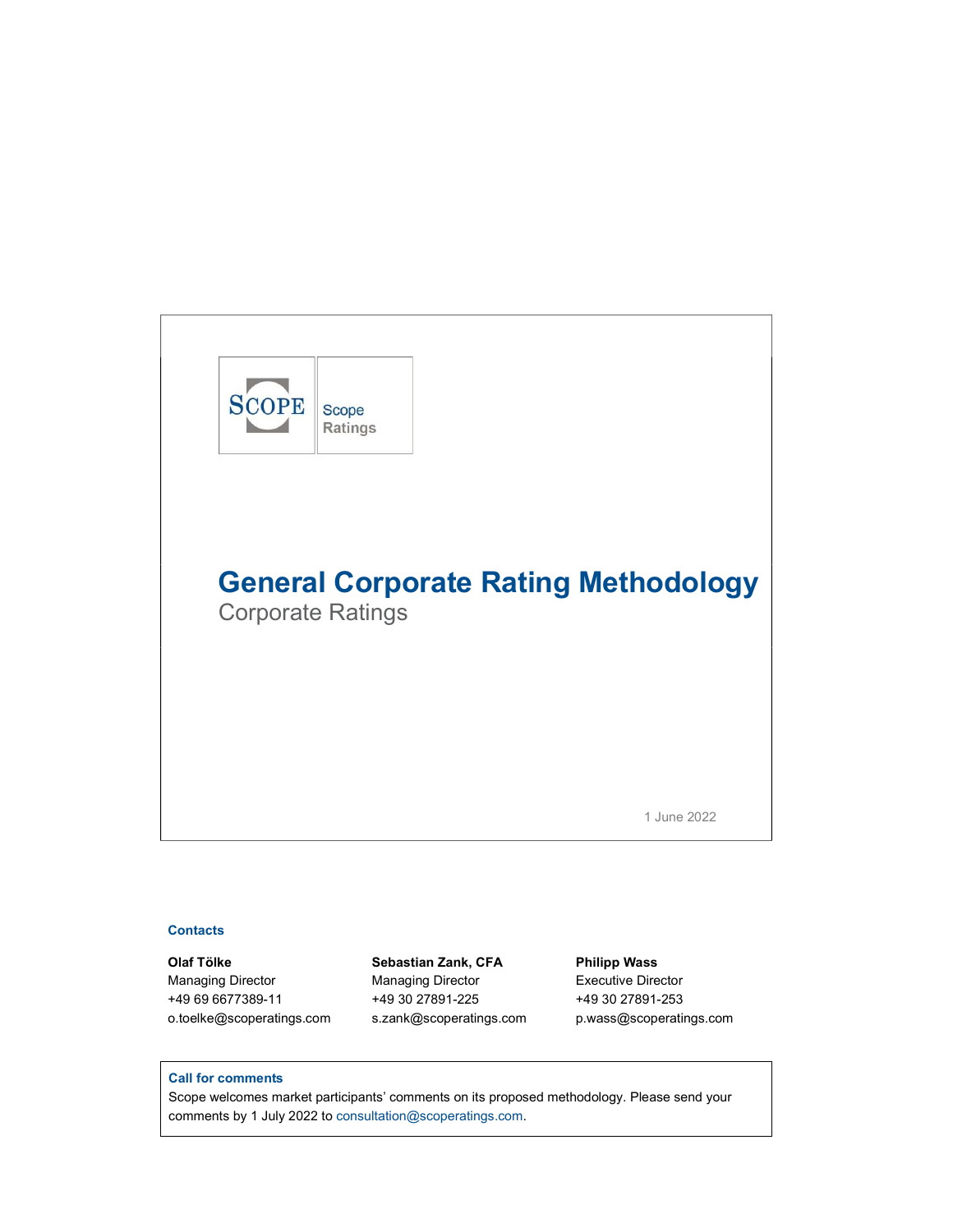

Corporate Ratings

# **Table of Contents**

| 1.   |         |  |
|------|---------|--|
| 2.   |         |  |
| 2.1. |         |  |
| 2.2. |         |  |
| 3.   |         |  |
| 3.1. |         |  |
|      | 3.1.1   |  |
|      | 3.1.2   |  |
|      | 3.1.3   |  |
|      | 3.1.4   |  |
| 3.2. |         |  |
| 4.   |         |  |
| 4.1. |         |  |
| 4.2. |         |  |
| 4.3. |         |  |
|      | 4.3.1   |  |
|      | 4.3.2   |  |
| 4.4. |         |  |
|      | 4.4.1   |  |
|      | 4.4.2   |  |
|      | 4.4.3   |  |
|      | 4.4.4   |  |
|      | 4.4.4.1 |  |
|      | 4.4.4.2 |  |
|      | 4.4.4.3 |  |
| 5.   |         |  |
| 6.   |         |  |
| 7.   |         |  |
| 7.1. |         |  |
| 7.2. |         |  |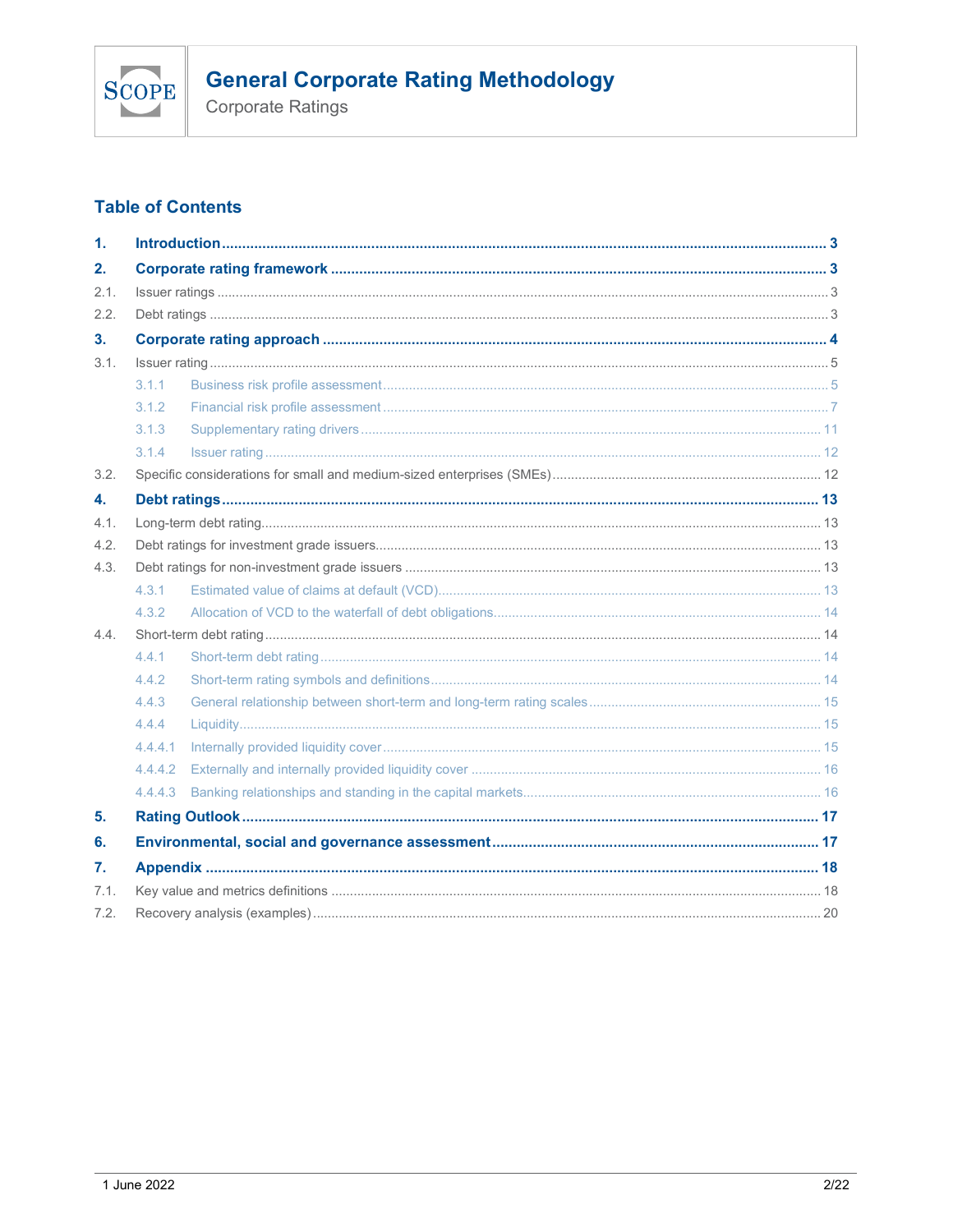

Corporate Ratings

# 1. Introduction

This methodology provides our updated approach to assigning credit ratings to non-financial corporates. The update has no implications for existing corporate ratings assigned by Scope.

This document provides the methodological basis for our analysis of a corporate issuer independent of its geographical focus, encompassing assessments of general business risks and financial risks. Sector-specific corporate methodologies, which are published separately, expand on our business risk profile assessment and, in some cases, provide sector-specific rating thresholds related to credit metrics. This methodology defines credit metrics for determining financial risk irrespective of sector, except for several sectors with exceptional characteristics (page 10).

### Key changes to the methodology

We have used this methodology update to:

- Clarify the geographical scope of application
- Provide additional transparency regarding the weighing of business and financial risk for non-investment grade rated issuers
- Provide higher granularity regarding the computation and typical adjustments of Scope-adjusted debt
- Clarify our rating approach for the debt of unrated issuers which is explicitly guaranteed by other rated issuers
- Elaborate on the integration of rating-relevant ESG factors which we consider in our analysis and which, if material, could impact our assessment of an issuer's credit quality
- Provide examples of our recovery analysis for the rating of long-term debt instruments/categories
- Make additional editorial changes
- Clarify some wording

# 2. Corporate rating framework

Our corporate rating methodology details the key principles and criteria we apply when assigning ratings to non-financial corporate issuers and their debt instruments.

## 2.1. Issuer ratings

The issuer rating is our long-term credit rating for corporate issuers. It indicates the issuer's relative credit quality, i.e. its ability relative to peers to meet contractual, financial debt obligations as a going concern, on time and in full. It does not consider the ranking and priority of debt payments upon a hypothetical default of the issuer.

When determining an issuer's rating, we perform a forward-looking analysis using qualitative and quantitative information. Alongside past financial data, the analysis considers the potential impact of likely future events on an issuer's credit risk profile (forecasts).

Issuer ratings are assigned to legal entities only. Depending on the legal and operational structure of a group, we can assign an issuer rating either to a holding company of a group on a consolidated basis or to individual entities within that group. For the latter, we look at legal ties, intercompany guarantees and interdependent operations (such as centralised group financing or cashpooling) to determine the entity level at which we apply the issuer rating. Issuer ratings are not assigned to bankruptcy-remote vehicles.

## 2.2. Debt ratings

Our debt ratings reflect our credit opinion on the relative credit quality of the corporate debt instrument or a corporate debt category. Debt ratings can be issued on both short-term and long-term debt.

Long-term debt ratings are assigned to long-term debt instruments, taking into account the likely recovery of the debt instrument in a hypothetical default scenario.

Short-term debt ratings express an opinion on debt instruments with a maximum term of 365 days, e.g. commercial paper. Shortterm ratings correlate with the issuer's rating and liquidity position. See also our Credit Rating Definitions.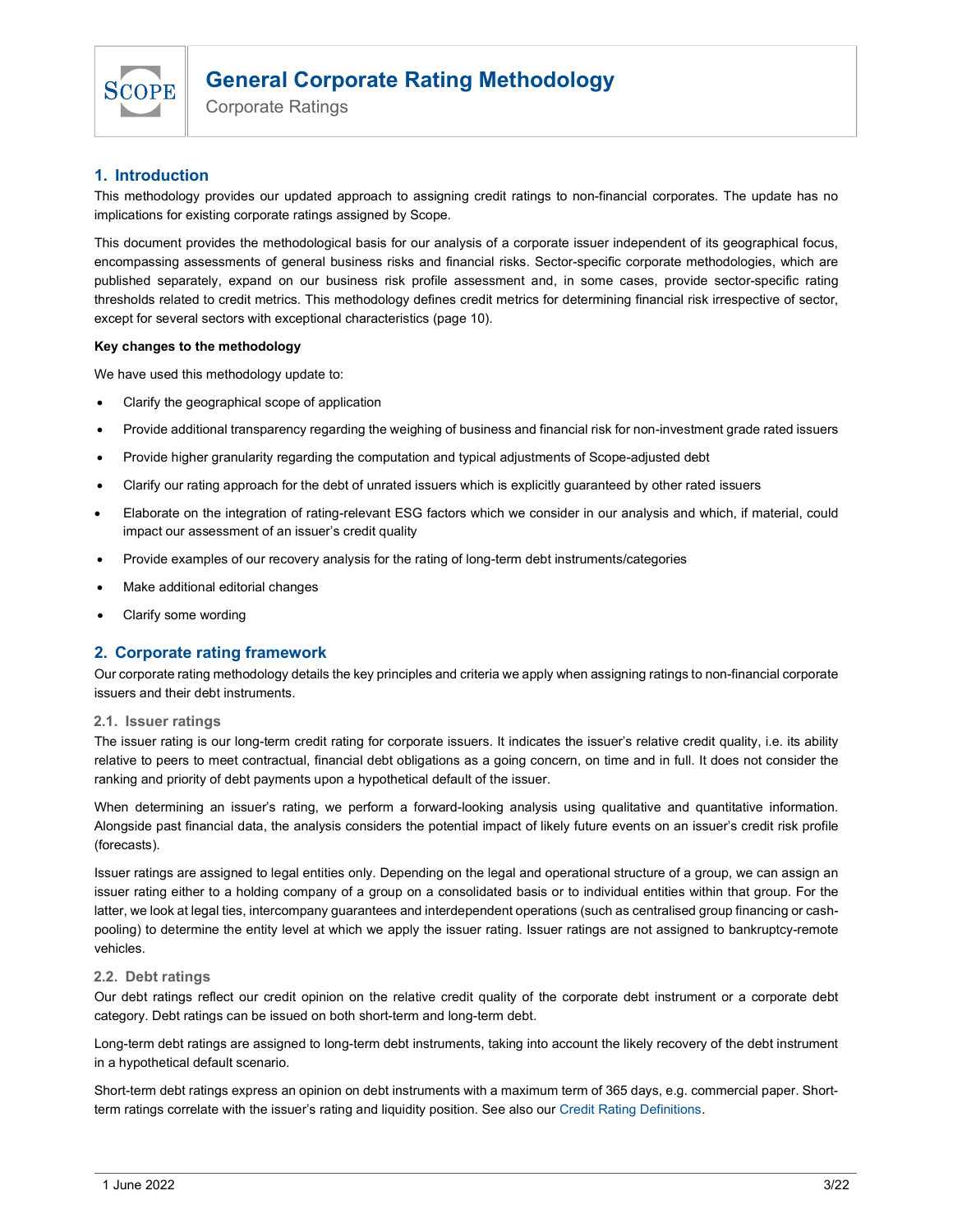

# 3. Corporate rating approach

# Figure 1: Scope's corporate rating approach

| <b>General Corporate Rating Methodology</b><br><b>SCOPE</b><br><b>Corporate Ratings</b><br>3. Corporate rating approach<br>Figure 1: Scope's corporate rating approach<br><b>Industry-related drivers</b><br>Cyclicality<br>Entry barriers<br>Substitution risks<br>ō<br>BUSINESS RISK<br>PROFILE<br>Market shares (historical and projected trends) |                |
|------------------------------------------------------------------------------------------------------------------------------------------------------------------------------------------------------------------------------------------------------------------------------------------------------------------------------------------------------|----------------|
|                                                                                                                                                                                                                                                                                                                                                      |                |
|                                                                                                                                                                                                                                                                                                                                                      |                |
|                                                                                                                                                                                                                                                                                                                                                      |                |
|                                                                                                                                                                                                                                                                                                                                                      |                |
|                                                                                                                                                                                                                                                                                                                                                      |                |
| <b>ETITIVE</b><br><b>CONING</b><br>Diversification of products, geography, customers, suppliers, assets, sales channels                                                                                                                                                                                                                              |                |
| COMPI<br>POSITI<br><b>Operating profitability</b>                                                                                                                                                                                                                                                                                                    |                |
| <b>Sector-/company-specific factors</b>                                                                                                                                                                                                                                                                                                              | <b>Issue</b>   |
| Leverage                                                                                                                                                                                                                                                                                                                                             |                |
| FINANCIAL RISK<br>PROFILE<br><b>Interest cover</b>                                                                                                                                                                                                                                                                                                   | <b>Preding</b> |
| <b>Cash flow cover</b>                                                                                                                                                                                                                                                                                                                               |                |
| <b>Liquidity</b>                                                                                                                                                                                                                                                                                                                                     |                |
| <b>Financial policy</b>                                                                                                                                                                                                                                                                                                                              |                |
| Parent/government support                                                                                                                                                                                                                                                                                                                            |                |
| SUPPLEMENTARY<br>RATING DRIVERS<br><b>Peer context</b>                                                                                                                                                                                                                                                                                               |                |
| <b>Governance and structure</b>                                                                                                                                                                                                                                                                                                                      |                |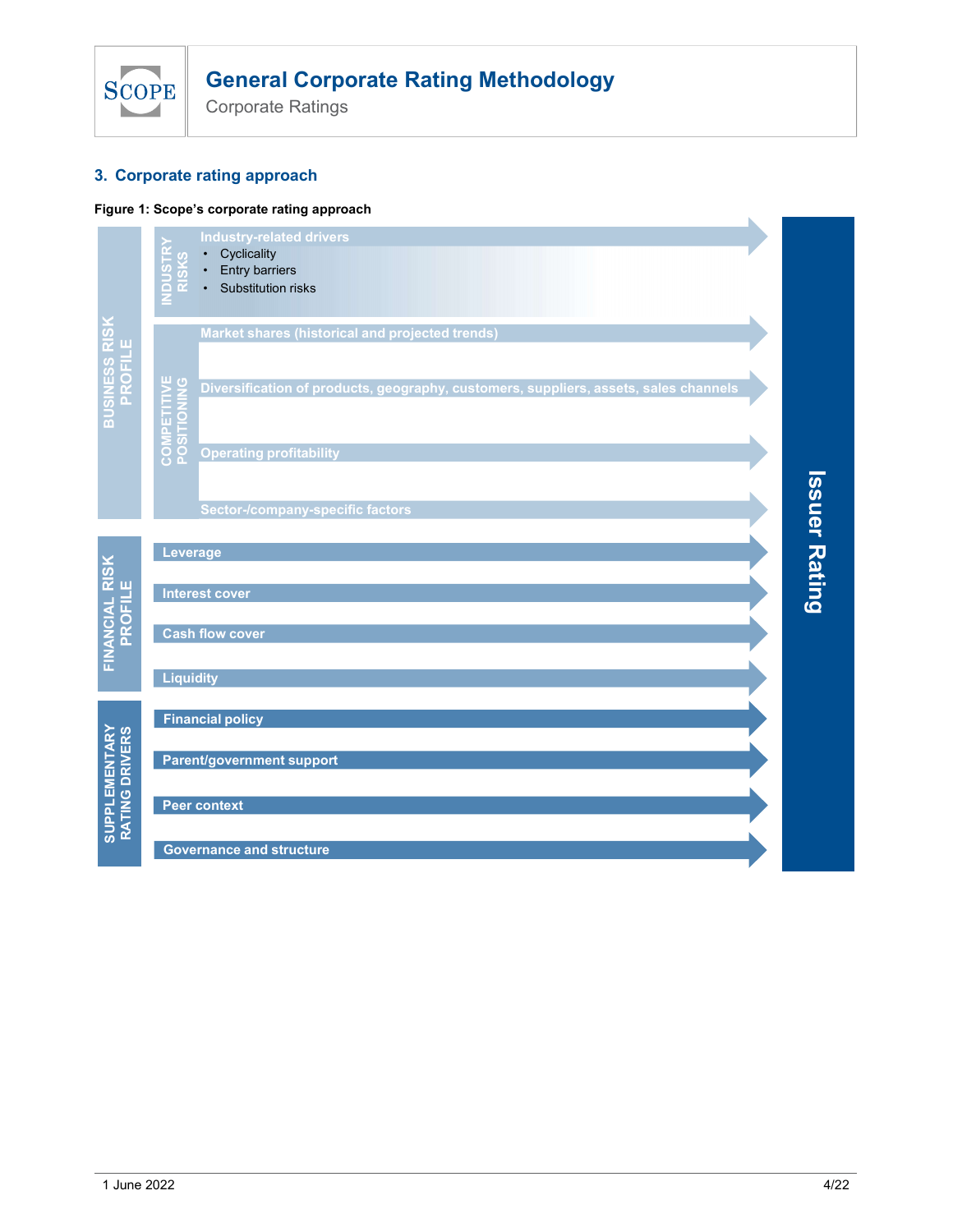

Corporate Ratings

# 3.1. Issuer rating

We assess an issuer's credit risk profile by analysing its business risk and financial risk profiles using a transparent, fundamental and forward-looking approach. This results in a rating that is objective and reproducible.

The rating committee decides on the relative importance of each rating driver. In general, business risk and financial risk profiles are weighted equally for BB/BBB rated companies. Our analysis of investment grade companies (rated BBB- and above) focuses more on the business risk profile. B (and below) ratings are usually assigned with a stronger focus on the financial risk profile. Depending on the size, outreach, cash flow volatility and vulnerability of the rated entity, we focus on the weaker risk profile. The weighting between the business risk and financial risk profiles may be adjusted for specific business models and markets.

We combine factual business and financial risk factors with supplementary rating drivers (see page 11), which cover:

- Financial policy
- Parent/government support
- Peer context
- Governance and structure

We customise the rating process to incorporate features specific to both the sector and the issuer, evaluated in a local context.

Our analysis is based on historical and forecast data, typically for the next two to three years. We also derive forecasts for our rating analysis, which take into account an issuer's strategy and planning for the future. Our forecasts may deviate significantly from those of the issuer.

We ensure that our issuer ratings are applied consistently and transparently within and across sectors. Our analysis incorporates a peer comparison, i.e. an issuer's credit profile is compared with those of its rating peers. When considering peer context as part of the supplementary rating driver assessment, we consider the predictability and volatility/sustainability of a company's operational environment. Aspects such as emerging market risk or execution risk related to the transformation of a company's business model can result in considerable uncertainty and low transparency, which we also consider in our supplementary rating analysis.

#### 3.1.1 Business risk profile assessment

We adopt a forward-looking approach when analysing an issuer's business risk profile, taking into account the issuer's market and sector dynamics, as well as business drivers. The business risk profile is divided into an analysis of the industry and of the company in question (competitive positioning).

Industry-related drivers aim to capture the general drivers for the underlying industry and consist of three sub-categories:

- Cyclicality: risk of volatility in revenues and operating profits for the foreseeable future compared with past industry performance
- Entry barriers: level of protection for a company operating in an industry. These comprise high capital requirements, regulation, technological requirements, customer relationships, R&D requirements or distribution channels.
- Substitution risks: the risk and vulnerability of an industry to technological obsolescence/maturity. Here, we consider megatrends or transition risks (i.e. technological, ecological, or demographic) as well as structural shifts that can influence the industry's trajectory, and weigh on its risk and vulnerability.

All three industry drivers are classified as either high, medium or low risk, according to the following:

- Cyclicality (five-year compound annual growth rate of revenues and peak-to-trough dimension)
	- High risk: growth highly correlated with GDP or other macroeconomic indicators; high amplitude of change
	- Medium risk: growth closely linked with GDP or other macroeconomic indicators
	- Low risk: no negative change over time and higher average growth than GDP or other macroeconomic indicators
- Entry barriers
	- Opinion-based: e.g. based on the number of competitors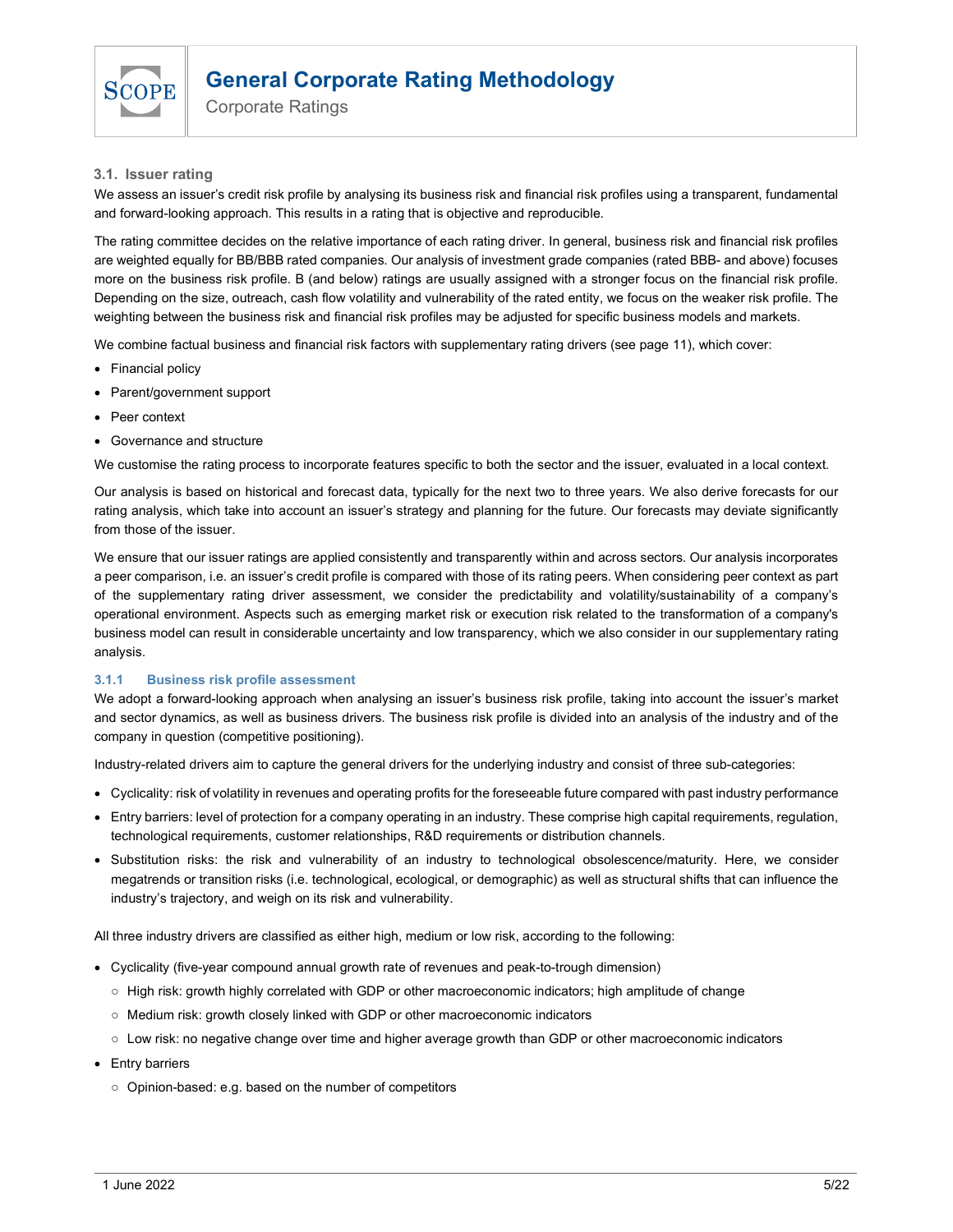

Corporate Ratings

- Substitution risks
	- Opinion-based: from observations, technological developments, product features, impact on strategic decisions, budgets and product production (marketing, R&D, technology, innovation) affecting an entire sector. Specific substitution risks affecting a rated entity in a given industry are captured in the assessment of competitive positioning.

The industry matrix below (Figure 2) shows how we derive the industry risk rating from our combined assessment of cyclicality, entry barriers and substitution risk. The combination of cyclicality and entry barriers yields an initial outcome, which is divided into two values e.g. BB/BBB (see below). The value on the left is taken when substitution risk is high; the value on the right when it is medium or low. For example, medium entry barriers and medium cyclicality would yield an initial outcome of BB/BBB, and incorporating a high substitution risk would result in a final industry risk rating of BB.

### Figure 2: Scope's industry matrix

| <b>Barriers to entry</b><br><b>Cyclicality</b> | Low.   | <b>Medium</b> | <b>High</b>   |
|------------------------------------------------|--------|---------------|---------------|
| High                                           | CCC/B  | B/BB          | BB/BBB        |
| <b>Medium</b>                                  | B/BB   | <b>BB/BBB</b> | BBB/A         |
| Low                                            | BB/BBB | BBB/A         | <b>AA/AAA</b> |

The analysis of competitive positioning aims to capture the individual drivers for the rated company.

For each company, we analyse:

- Market shares (historical and projected trends)
- Diversification of products, geographies, customers, suppliers, assets and sales channels
- Operating profitability
- Sector/company-specific factors

The individual sector/company-specific drivers are detailed in the separate sector methodologies as these drivers are difficult to generalise. For instance, the drivers in an innovation-driven industry might be R&D-to-sales or the number of patents correlating to sales growth; in a retail environment, a driver could be sales productivity. For diversified companies (which are more common in Europe), we give adequate weight to all key business units and the potential benefit that diversification may bring to a company's overall structure.

Competitive positioning factors therefore represent the benchmarks for the rated company in its underlying industry. For example, we consider the industry margin to be the achievable operating margin for a rated company.

Crucially, industry and competitive positioning are assessed independently. For example, a very strong market leader in a lowrated industry can still achieve an investment grade business risk profile.

Corporate strategy or management quality are not explicit rating drivers as these are: i) difficult to measure objectively; and ii) reflected indirectly in the company's competitive positioning and ultimately in its financial risk profile. We expect a very good company strategy to be reflected in higher margins and stronger competitive advantages. We do not look at these explicitly or in isolation, but as embedded qualitative factors that influence the aforementioned company-specific drivers.

Our corporate rating approach particularly aims to identify and capture rating drivers for diversified companies, often reflected in the family ownership structures that are a significant part of Europe's corporate landscape. The approach encompasses business and financial risks. For a company's business risk profile, we examine its entire structure by assessing industry risk and competitive positioning for each key division and then apply a weighted average blend of underlying risks and ratings. This enables our business risk assessment to reflect a company's true drivers, rather than concentrating on the core division and then providing an uplift for diversification at a later stage.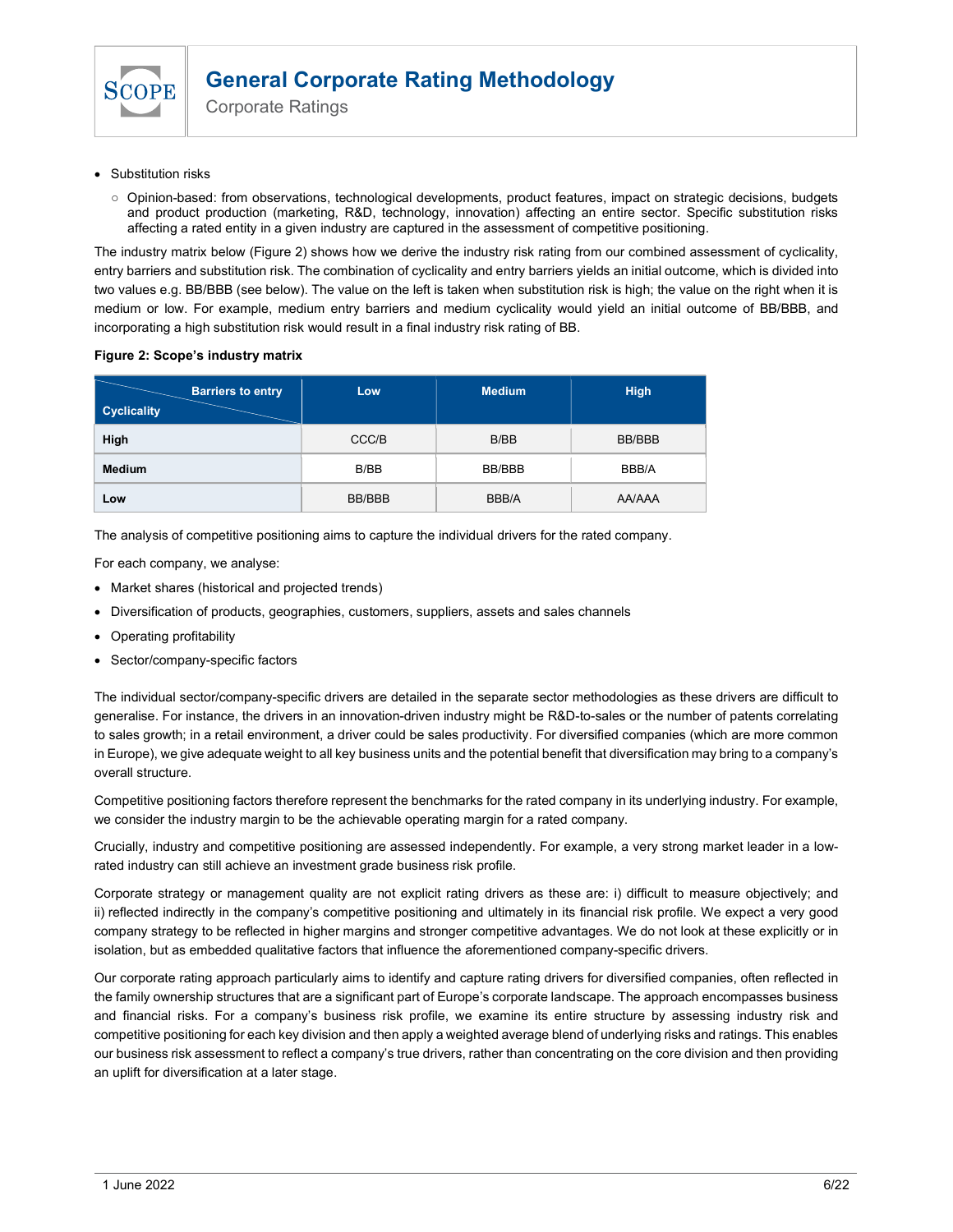

Corporate Ratings

## 3.1.2 Financial risk profile assessment

As part of our forward-looking analysis of the financial risk profile, we assess the issuer's financial leverage, cash flow generation, and ability to cover interest and principal payments (debt service).

We focus on cash-flow-based ratios such as leverage ratios, interest coverage and cash flow coverage. These are good indicators of credit risk as they tend to be less distorted by accounting policy than ratios based on P&L or balance sheet items. Liquidity considerations supplement our assessment of the financial risk profile.

## Scope-adjusted debt (SaD)

We analyse the amount, structure and maturity of debt obligations using a forward-looking approach. Our definition of debt – Scope-adjusted debt or SaD – includes all of a company's capital market and bank debt, as well as adjustments that qualify analytically for full or partial debt treatment, including off-balance sheet debt. This commonly includes unfunded pension obligations and operating leases, but can also extend to guarantees/contingencies, hybrid debt instruments or other debt-like obligations, such as industrial provisions, debt-like payables and factoring.

Our adjustments include:

 Pensions: we believe that investment grade-rated companies, as well as some BB rated corporate credits, qualify for only a partial consideration of their 'pension gap', which is the unfunded part of pension obligations expressed as the difference between the projected pension obligations and the fair value of pension plan assets. The pension gap qualifies for partial consideration if a company's pension assets are able to cover pension contributions for several years of zero free cash flow in times of economic stress.

This is motivated by our view that unfunded pension obligations should not always receive the same (i.e. full) debt treatment as bank or capital markets debt. This reflects pension obligations' fundamentally different and typically very long-term repayment structure compared to financial debt, which is typically due at a defined date. As a proxy for our SaD calculation we consider pension obligations expected to be paid over the next 10 years. If this information is disclosed and the below conditions are met, pension obligations will only be included partially in SaD.

The pension gap is partially considered as debt if an issuer keeps a sustainably sufficient amount of defined pension assets. In other words, if defined assets are at least three times the amount of annual pension payments, we consider two-thirds of the unfunded pensions; if defined assets are at least six times the amount of annual payments, half the pension gap is adjusted for.

We disregard any potential pension surpluses from a temporary or sustained overfunded coverage of pension obligations. This is because such a surplus is not seen as a cash equivalent and could be the mere result of current market valuations of dedicated pension assets.

- Operating leases (applicable for issuers not reporting under IFRS16): we use the net present value of operating lease payments for our debt adjustments, with a proxy calculated in the absence of nominal or net present value provided by the rated entity. We generally discount future operating lease payments by 5% for our debt adjustment (unless we have full transparency about the average interest rate applied to operating leasing obligations) and reclassify operating lease expenses to adjust EBITDA. Interest expense is increased by 5% of the present value of lease commitments for the respective period. The remaining amount is reclassified as depreciation expense.
- Industrial provisions such as contingent liabilities, unfunded obligations, decommissioning assets, and site remediation (net of associated assets)
- Factoring: we consider factoring lines (drawn amount) that are recourse to the company (issuer) to be debt-like because the factor has the right to collect the unpaid invoice amount – due to a default of or a merchandise return by the customer – from the transferor (issuer).
- Netting of cash: generally, this is only applicable to ratings in the BB category or higher, and only if the cash is permanent and accessible. We often apply 'haircuts' to reported cash and marketable securities, reflecting restrictions imposed by offshore assets, joint-venture holdings, cash trapped in captive-insurance contracts, or technical requirements (cash needs in the cash desks of retailers).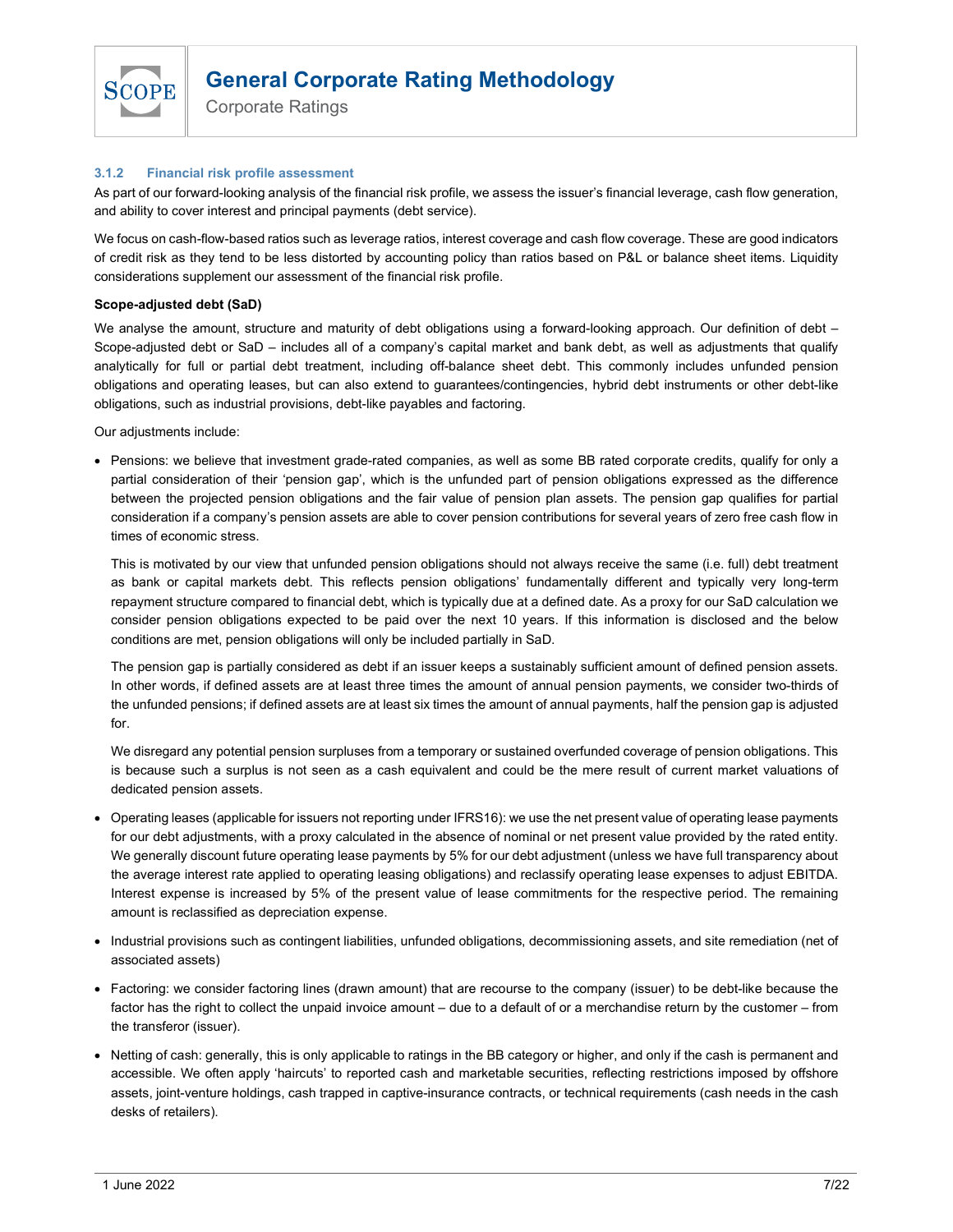

Corporate Ratings

- Captive finance: we typically exclude captive finance operations as well as associated assets and liabilities from the corporate/industrial activities of an issuer. This follows our view of differences in business dynamics and economic characteristics, and the appropriateness of different financial measures. We typically exclude captive finance operations indifferent to the legal structure (i.e. whether or not the finance operations reside in a separate subsidiary). Depending on the materiality of captive finance operations the committee might deviate from this approach.
- Classification of hybrid debt securities: hybrid debt securities are instruments that have both debt and equity characteristics. They are generally complex and highly structured. A hybrid is the broad term used to describe an instrument that typically ranks behind senior (unsecured) debt but ahead of equity and in some cases can be converted into ordinary equity. However, it can incorporate numerous features that comprise either debt-like or equity-like characteristics. Such hybrid debt instruments can have multiple forms, most prominently as subordinated hybrid bonds but this could also include other debt instruments such as convertible shareholder loans etc.

Typically, hybrid debt instruments have a more complex structure than most fixed-income instruments and generally contain embedded options. These options typically allow the issuer to either redeem the security before its specified maturity, avoiding a step-up of coupon payments, or to convert the security into ordinary shares. Instruments that exclusively include a mandatory conversion at maturity, such as convertible shareholder loans, are not grouped under hybrid securities.

## Figure 3: Hybrid security spectrum



Hybrid instrument features: a hybrid instrument must meet the criteria shown in Figure 4 to be granted an equity credit. If more requirements are met under a specific percentage category (i.e. 100% or 50%), we apply that percentage as the equity credit. If it meets no requirements under either 100% or 50% equity, the instrument is fully treated as debt. We also adjust interest paid on the hybrid debt instrument in proportion to the equity credit given. We may also deviate from the scale based on analytical judgement.

## Figure 4: Equity credit criteria

|    | <b>Criteria</b>                                       | 100%                                                                                                                                    | 50%                                                                                                                                 |
|----|-------------------------------------------------------|-----------------------------------------------------------------------------------------------------------------------------------------|-------------------------------------------------------------------------------------------------------------------------------------|
| 1. | Convertibility                                        | Conversion of hybrid debt instrument into equity for<br>the rated entity is mandatory                                                   | Issuer has the right to convert the hybrid debt instrument                                                                          |
| 2. | Replacement                                           | Replacement with a similar debt instrument with<br>equal maturity and rank (subordination) is mandatory                                 | Replacement with a similar debt instrument with equal<br>maturity and rank (subordination) is mandatory                             |
| 3. | Coupon deferral<br>and<br>accumulation of<br>payments | Includes coupon deferral<br>Non-accumulation of payments (issuer not required to<br>pay missed obligations in a later period)           | Includes coupon deferral<br>Accumulation of payments (issuer pays missed<br>obligations in later periods)                           |
| 4. | Contractual<br>subordination                          | Yes – all other current and future instruments rank<br>before the hybrid debt instrument; hybrid debt<br>instrument ranks before equity | Yes – all other current and future instruments rank before<br>hybrid debt instrument; hybrid debt instrument ranks<br>before equity |
| 5. | Remaining<br>maturity                                 | More than 50 years or perpetual                                                                                                         | More than 20 years                                                                                                                  |

However, if hybrid debt includes at least two of these features, the hybrid debt instrument will be rated two notches below its respective issuer rating.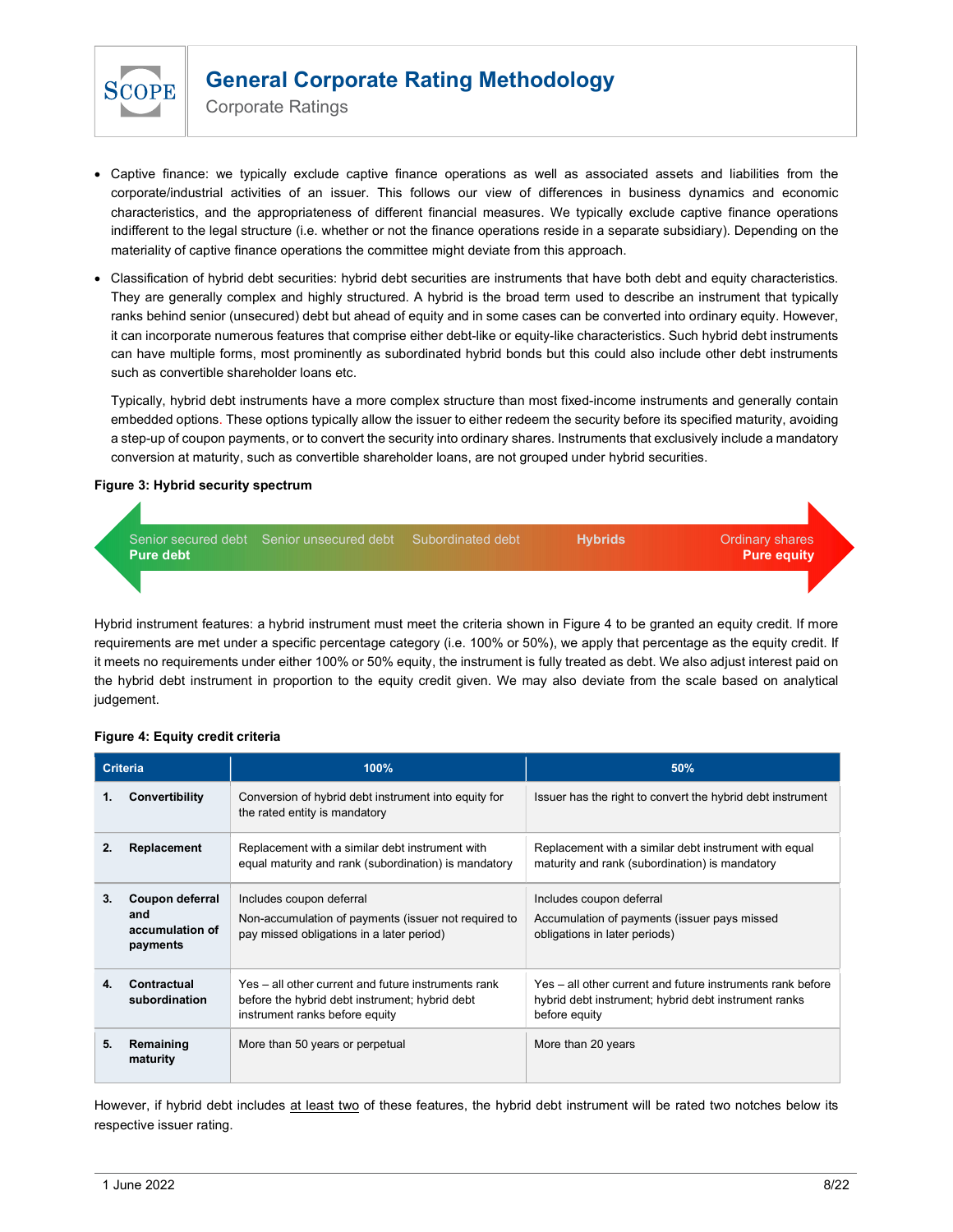

Corporate Ratings

#### Leverage

When analysing an issuer's debt protection, we assess its ability to service debt from ongoing cash flow. We evaluate the level, timeframe, certainty and volatility of expected internal cash flows relative to upcoming debt obligations.

Our analysis includes the issuer's historical financial performance as reflected in the audited financial accounts, as well as forecasts for at least two years.

We use cash flow items when calculating the credit ratio funds from operations (FFO) to SaD, reflecting our cash-oriented approach. SaD to Scope-adjusted EBITDA (hereafter 'EBITDA') is our second credit ratio for evaluating leverage.

#### Interest cover

Interest cover reflects an issuer's operating profitability (EBITDA), degree of indebtedness (absolute value), prevailing interest rate environment, and risk spreads paid by an issuer. Interest cover ratios can deviate substantially from leverage and cash flow cover ratios if indebtedness and interest expense are both low in absolute terms (low interest expense could be due to the interest rate environment and low risk spreads payable). Therefore, when interest cover is better than the other two measures in the financial guidance table shown in Figure 5 (leverage and cash flow cover), it does not necessarily mean that we consider this building block of the financial risk profile to be better than the other building blocks.

#### Cash flow cover

We also assess the issuer's ability to generate cash flow, including coverage ratios relating to free operating cash flow (FOCF).

#### Other measures

Our analysis includes other industry-specific measures where appropriate.

Short-term, intra-annual changes in financial performance measures – quarterly, semi-annually or annually – only trigger rating changes if they are significant, expected to last for at least two years, and not already factored into the ratings. This is often the case when changes in industry dynamics lead to a structural deterioration in credit fundamentals, such as a change in pricing regulations that affects an issuer's cash flow.

We examine audited annual statements, which we supplement with more recent information such as interim reports, pro-forma data and issuer forecasts (when available). We determine whether unaudited data are reliable and plausible. Our forecasts may deviate significantly from those of the issuer.

Credit metrics calculated in line with the financial guidance table are neither weighted equally nor are they assigned a mathematical weight to derive the overall assessment of the credit metrics. Considerations may include industry-related drivers, interest rate risk, issuer-specific maturity schedules, visibility of future cash flows, and a track record of generating cash flows.

#### Figure 5: Financial guidance table\*

|                      | Leverage    |                 | <b>Interest cover</b>        | <b>Cash flow cover</b> |
|----------------------|-------------|-----------------|------------------------------|------------------------|
|                      | Debt/EBITDA | <b>FFO/debt</b> | <b>EBITDA/interest cover</b> | <b>FOCF/debt</b>       |
| AA and above         | < 1x        | >60%            | > 10x                        | >35%                   |
| A                    | $1x-2x$     | 45%-60%         | $7x-10x$                     | 25%-35%                |
| <b>BBB</b>           | $2x-3x$     | 30%-45%         | $4x-7x$                      | 15%-25%                |
| <b>BB</b>            | $3x-4x$     | 15%-30%         | $2x-4x$                      | 5%-15%                 |
| B                    | $4x-6x$     | 0%-15%          | $1x-2x$                      | $< 5\%$                |
| <b>CCC and below</b> | > 6x        | Negative        | < 1x                         | Very negative          |

\* All these metrics are using Scope-adjusted inputs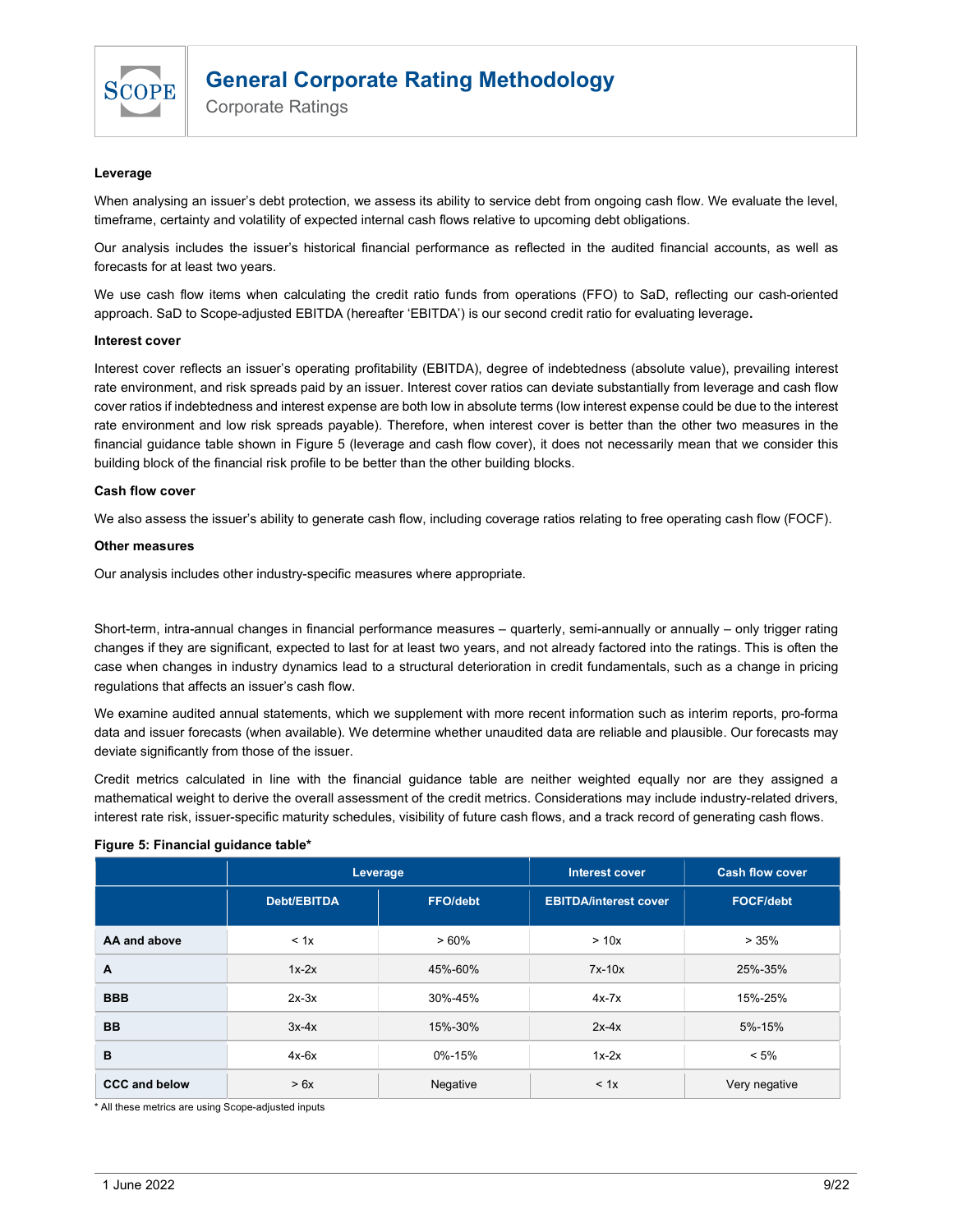

Corporate Ratings

The importance of leverage (Debt/EBITDA, FFO/debt) and cash flow cover (FOCF/debt) in the assessment may depend on the issuer's business context. This includes, but is not limited to, leveraged buyouts undertaken, exposures to the sectors listed below, parent company links, and the inherent cyclicality and vulnerability of the issuer's industries and business model.

The table above can be applied to all non-financial sectors that we cover except for the following (largely covered by sector methodologies):

- Real estate
- Airports
- Investment holdings
- Utilities (including renewable energy)

This is because we consider the financial drivers of the above sectors to be different to those of most production-focused industries, necessitating a different analytical approach. This can involve the use of different metrics (loan to value), or the assignment of rating implications to existing metrics (such as Debt/EBITDA) that differ to the implications defined under this methodology.

### Liquidity

We assess liquidity separately from credit metrics, reflecting its different nature. We classify liquidity as either adequate or inadequate. Its implication for the ratings is ultimately subject to the rating committee's decision, as we believe liquidity can only be partially expressed by coverage ratios (see below).

Definition: liquidity consists of cash and near-cash assets (internal and external sources), plus committed bank and factoring lines with a tenor of over one year that are available for repaying short-term financial debt. Our liquidity assessment can influence the financial risk profile positively or negatively and can affect the final rating. Our analysis examines the following sources of cash that result from a company's central cash pooling at group level:

- Balance sheet cash (end of preceding year)
- Balance sheet marketable securities (end of preceding year)
- Committed bank lines (tenor exceeding one year)
- Committed factoring lines (tenor exceeding one year)
- Expected free operating cash flow (FOCF)
- Liquid inventory (mainly for agricultural or trading companies).

All of the above, except for bank lines or factoring lines, may be subject to haircuts reflecting the assessment of restricted cash or cash equivalents. While expected FOCF may not be subject to a specific analytical haircut, the analytical forecast of FOCF may include additional conservative assumptions, in particular for issuers whose liquidity we judge to be low or vulnerable to unexpected impacts. In addition to the above, we might consider other factors, i.e. the use of reverse factoring lines to better capture liquidity risk, especially for companies with a non-investment grade financial risk profile. This follows our view that access to reverse factoring can weaken liquidity at a time of stress, with the termination of existing reverse factoring lines potentially leading to sudden and significant working capital outflow over a matter of weeks or months.

As a general rule, available cash should be sufficient to cover all debt that will mature within one year. Coverage of below 110% could have a negative impact on the assessment based on credit metrics (Figure 5), but is not capped by this, by up to four notches in most cases. The magnitude of down-notching for liquidity classified as inadequate is subject to the time horizon over which liquidity risks could crystallise. If an issuer depends on external funding or asset disposals to cover operating expenses, capital expenditures, interest payments, and negative fluctuations in working capital for a prolonged period, we could classify liquidity as inadequate even if a point-in-time calculation suggests coverage of above 110%. If coverage is sustained above 200%, as demonstrated by the company's track record, this could result in a rating upside of up to two notches. This upside is captured in the financial risk profile assessment. Investment grade financial risk profiles are highly unlikely to result in a notch-up for liquidity, as such rating levels already assume adequate liquidity.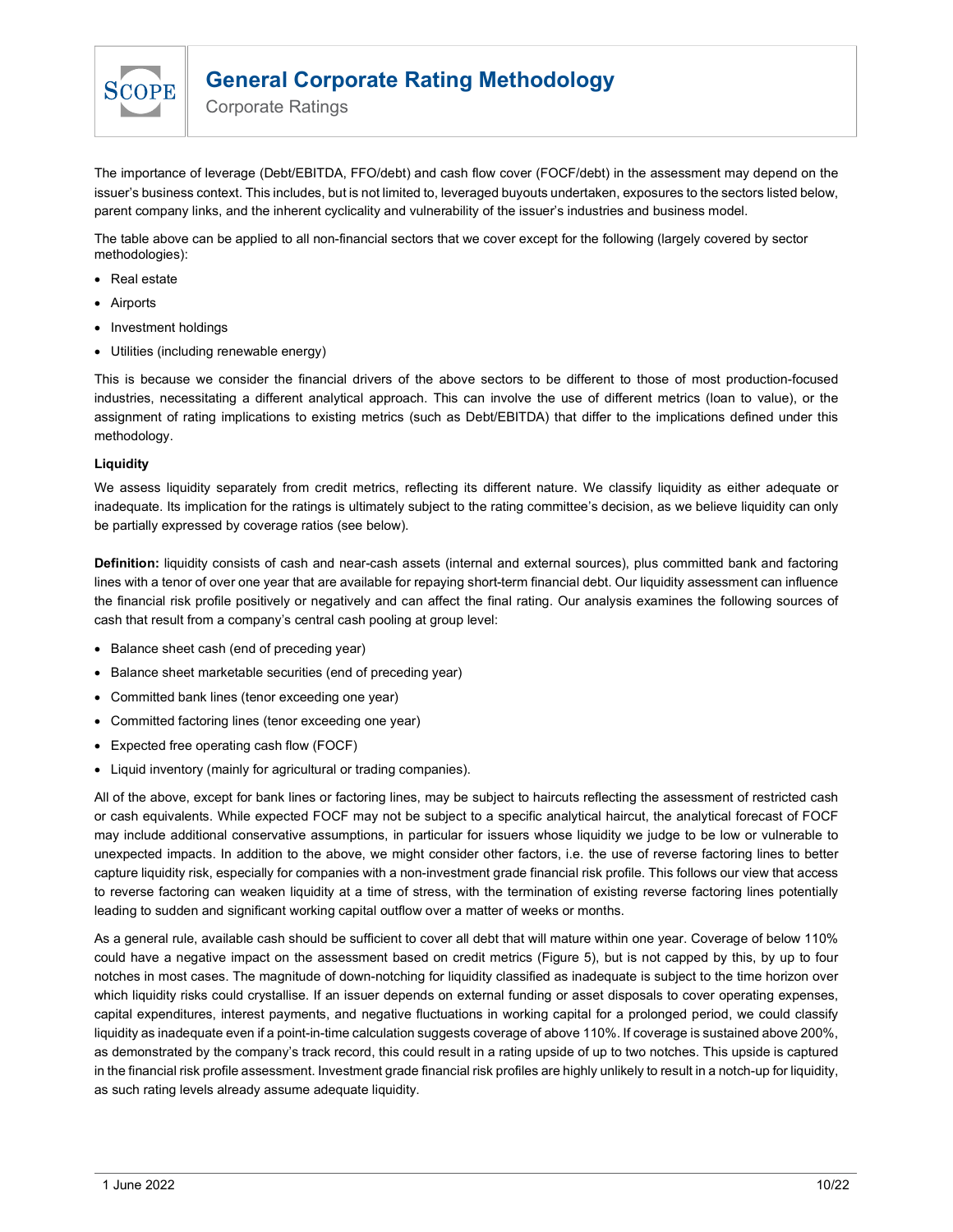

Corporate Ratings

For our SaD calculation, centrally available cash, as defined above, can be netted against debt. There is no netting of cash for B category ratings, as cash in those situations is not deemed permanent. In addition, a company's liquidity needs to be seen in a regional context and non-mechanistically. For example, in certain European countries the provision of committed lines is not customary – even for investment grade-rated issuers – as fees are deemed too high. A too-narrow, numbers-based approach would assess liquidity as weak in this instance. Therefore, we also examine 'soft' factors such as the company's reputation as well as support provided by its banking group, particularly in adverse conditions. Liquidity is also assessed by looking at debt covenants, which allows us to gauge the response to potential short-term calls on liquidity.

## 3.1.3 Supplementary rating drivers

Supplementary rating drivers complement our analysis of the factors and drivers of business and financial risks.

Our supplementary analytical aspects cover:

 Financial policy: this captures: i) management's 'risk appetite' for discretionary spending (such as for acquisitions, dividends and share buybacks) and the extent to which these are funded by debt; and ii) management's ratings commitment, both credit positive and negative. For example, when a debt-funded acquisition causes short-term deviations from stated financial policies, we believe management's commitment to maintaining the rating level is usually stronger among family-owned companies than non-owner managed companies. We reflect this in our financial policy assessment based on a company's track record and level of commitment.

Family ownership: our financial risk profile assessment examines whether cash on the balance sheet reflects a cautious financial policy – a common feature of family-owned businesses. Liquidity may also have positive implications in times of economic stress as excess cash can act as a cushion.

- Parent/government support: when assessing the credit quality of an entity that may benefit from parent/governmental support, we incorporate the owner's capacity and willingness to support the entity when under financial distress. We aim to capture potential support or even a 'malus' from the ultimate owners, which may have both credit-positive and credit-negative implications. In terms of the rating impact, all options are possible, from the full equalisation of the subsidiary's ratings with the parent's (name equality, debt guarantees or other supportive factors in the case of high strategic importance) to no notching from the parent's rating. An ownership malus could be incurred if a parent is unable to provide financial support to its subsidiary and instead is extracting significant cash from its subsidiary through intercompany loans or dividends to shore up its own credit position or that of other group companies. We assess the subsidiary's strategic importance to the parent as either significant or less significant. We also consider the extent of a parent's support to its subsidiary, including explicit guarantees or letters of credit. More implicit forms of parent commitment could be provided by name equality, the use of the same banks, or common treasury operations. When assessing parent support related to a government shareholder, we apply our 'Rating Methodology: Government Related Entities'.
- Peer context: this reflects additional considerations in a peer group context and aims to ensure consistency across the rating spectrum, with both credit-positive and credit-negative implications.
- Governance and structure: corporate governance guidelines lay out rules for corporate behaviour and how companies monitor the enforcement of these rules. Corporate governance is a 'soft' rating factor reflecting a company's due diligence in meeting governance guidelines. To avoid double counting, our corporate governance assessment excludes factors covered elsewhere in our rating assessment. Our opinion of corporate governance will have either a neutral or negative rating impact.

Although a company's governance structure cannot drive up the rating, it is nevertheless important when determining a credit rating. For example, adequate corporate governance is the minimum standard for rated issuers, while weak corporate governance is likely to put downward pressure on a rating.

Weak corporate governance could be either reflected by a negative adjustment via the supplementary rating drivers or directly reflected in the assessment of the company's business- and/or financial risk profile.

We review corporate governance guidelines and document any concerns regarding the structure, execution and enforcement of corporate governance as well as any lacunae. Concerns are included in our publications and comparisons are made with established standards. If we identify significant issues that would affect our ability to reach clear conclusions and form a measured opinion on corporate governance, we will decline to rate the issuer.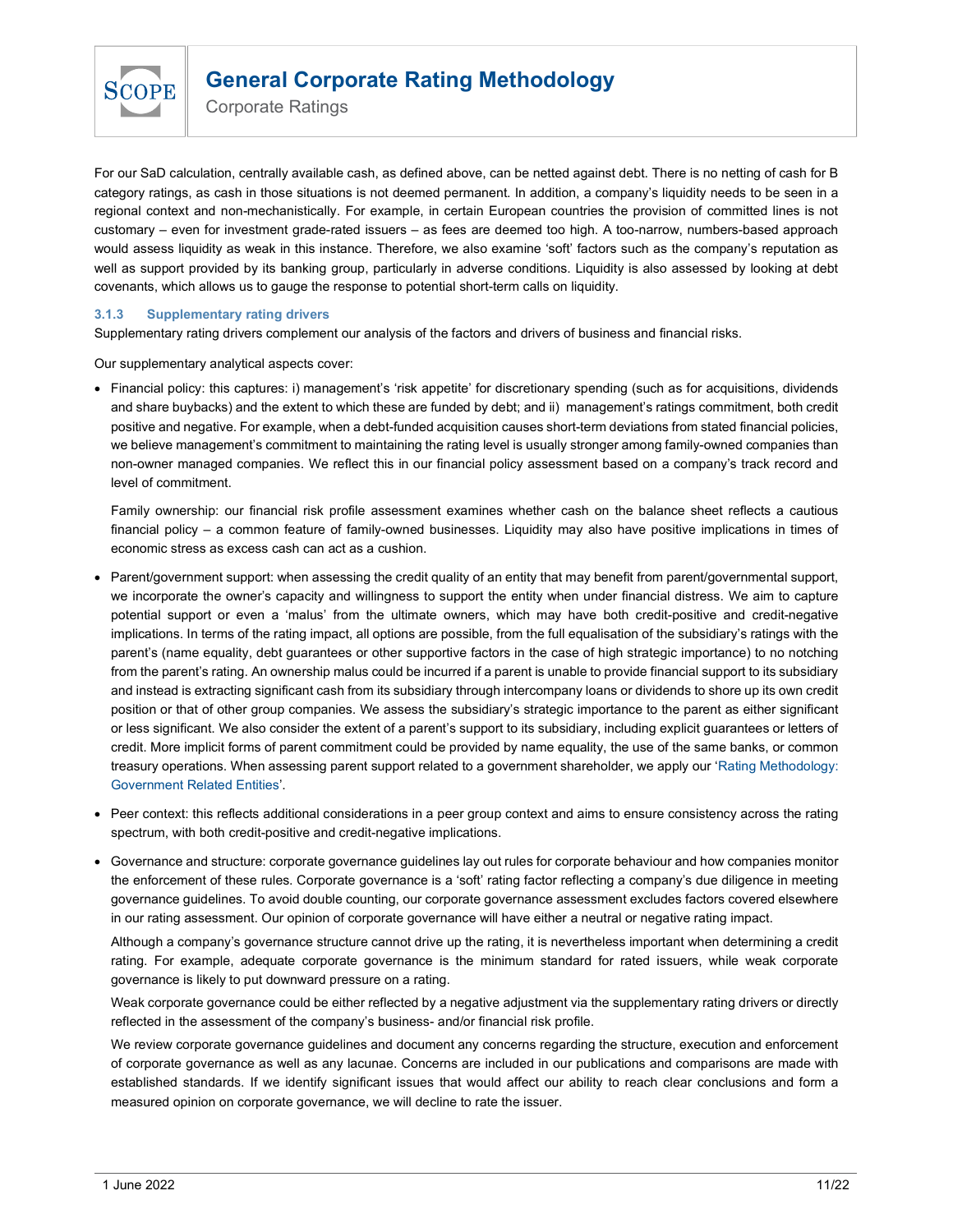

Corporate Ratings

We review three key governance areas during the rating process:

- 1) External governance (company control): this covers, but is not limited to, the quality of public governance, transparency of local financial markets and financing sources, accounting frameworks, property law, bondholder rights, as well as any past, pending or upcoming issues with regulatory authorities and tax offices or other legal issues. We only review company behaviour relative to the appropriate regulatory and legal frameworks.
- 2) Internal governance (clarity and transparency): this covers, but is not limited to, the makeup and functions of the board of directors, the existence of committees tasked with governance, the effectiveness of management and the corporate culture, as well as the quality of both internal financial reporting and internal control mechanisms.
- 3) Transparency of ownership and control (corporate structure): this covers, but is not limited to, ownership structure and transparency, independence from and transactions with related parties, the relationship with independent auditors, and mechanisms in place to address issues, if any.

# 3.1.4 Issuer rating

The final issuer rating is based on a combination of our business and financial risk analyses on the one hand, and the potential effects of supplementary rating drivers on the other. The rating committee decides on the relative importance of each rating driver. In general, business risk and financial risk profiles are weighted equally for BB/BBB rated companies. The analysis of investment grade companies (rated BBB- and above) focuses more on the business risk profile. B (and below) ratings are usually assigned with a stronger focus on the financial risk profile. Depending on size, outreach, cash flow volatility and the vulnerability of the rated entity, we focus on the weaker risk profile. The weighting between the business risk and financial risk profiles may be adjusted for specific business models and markets.

## 3.2. Specific considerations for small and medium-sized enterprises (SMEs)

We apply the same analytical approach to SMEs as to large corporates, i.e. by focusing on cash flow and liquidity.

While the corporate rating methodology applies to all corporates, we recognise that SMEs have specific characteristics, which we incorporate into our rating analysis. These characteristics can be observed in their market position, management quality and corporate governance.

For SMEs, cash flow can be more volatile than for larger peers due to their smaller scale, making them more vulnerable to adverse market effects. We account for this by focusing more on liquidity when rating SMEs.

However, despite their size, SMEs may benefit from strong positions in their key markets, which can provide some cash flow stability. Therefore, we examine SMEs' positioning in their core markets in addition to their size.

Management quality and governance are particularly important when rating SMEs. Contrary to large entities, which are often listed and highly scrutinised by shareholders, SMEs' management quality and governance are generally less tightly controlled. Therefore, a specific rating driver we apply for SMEs is a record of solid strategy and management quality, as such factors can stabilise cash flow.

Although governance structure cannot drive the ratings upward, it is important when determining an SME issuer's ratings. Adequate corporate governance is the minimum standard for rated entities; weak corporate governance, on the other hand, is likely to put downward pressure on the rating. We conduct an explicit corporate governance assessment for all corporate ratings (page 11).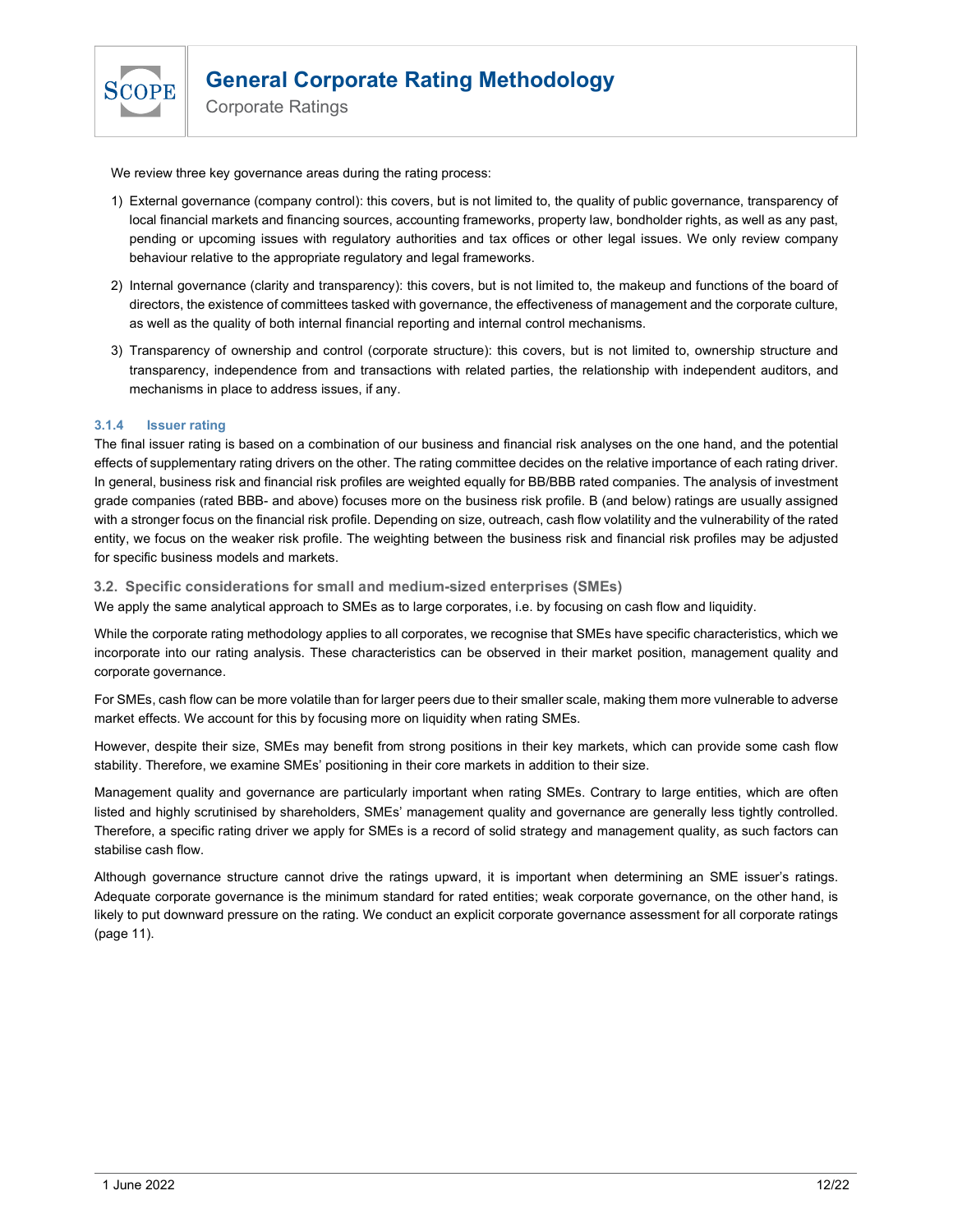

Corporate Ratings

# 4. Debt ratings

# 4.1. Long-term debt rating

Long-term debt instrument ratings reflect our opinion on an issuer's creditworthiness with respect to its long-term debt instruments. These ratings are linked to the issuer rating and are determined through an upward or downward adjustment relative to the issuer rating.

For the ratings of guaranteed debt instruments, we take into account unconditional and irrevocable guarantees and the capacity of guarantors to accommodate the guaranteed debt instrument on a timely basis.<sup>1</sup> Subject to committee decision, we might rate a specific debt instrument of an unrated issuer (i.e. an unrated subsidiary), if the timely payment of debt service (interest and principal payments) of the former is guaranteed by the rated entity as the quasi-issuer of that specific debt instrument.

Our rating approach depends on whether the issuer rating is: i) BBB- or above (investment grade); or ii) below BBB- (noninvestment grade).

## 4.2. Debt ratings for investment grade issuers

The ratings on senior unsecured debt and its investment grade issuer typically correspond, with recovery rates on the debt averaging 30% to 50%. This reflects the tendency among investment grade issuers to rank senior unsecured debt below material secured debt.

Instrument ratings for investment grade issuers depend on their debt structure and jurisdiction. In general:

- Senior secured debt: one notch higher than the issuer rating
- Senior unsecured debt: equal to the issuer rating
- Subordinated debt: one to two notches lower than the issuer rating, and two notches lower for hybrid securities

The above are only guidelines, which we may deviate from if: i) the issuer's characteristics support the assumption that the enterprise value upon default could be materially different from historical levels; or ii) the issuer's debt structure is atypical, and we judge that the debt instrument rating requires a different approach.

## 4.3. Debt ratings for non-investment grade issuers

We perform a customised recovery analysis when rating the long-term debt instruments of non-investment grade issuers and assume a hypothetical default situation.

This analysis establishes the recovery rates of debt instruments by taking into account the estimated value of claims available for creditors at the point of default (VCD), as well as the size and ranking of claims in the debt waterfall.

## 4.3.1 Estimated value of claims at default (VCD)

In order to determine the VCD, we first take the higher value of: i) the estimated enterprise value at default, assuming operations are a going concern after the default; and ii) the estimated enterprise value at default in a liquidation scenario (estimated liquidation value) with post-default operations that are not a going concern. This assumes that the preferred scenario is the one creating the most value for bondholders.

The value for the first scenario (going concern) is estimated by multiplying the likely EBITDA at default with the EBITDA multiple considered realistic at default. This multiplier is based on our assessment of the company's competitive positioning and the industry in which it operates. The adequacy of an estimated proxy at a simulated hypothetical point in the future is therefore closely linked to the business risk profile assessment. The adequacy of the multiplier is likewise subject to the hypothesized prevailing multiples for issuers assumed to be defaulted in the future as well as investor appetite for distressed assets at the point of emergence from a default-driven situation such as through restructuring.

The value for the second scenario (liquidation) is estimated by aggregating asset values and assuming asset haircuts reflecting the liquidation status, thus assuming a similar asset structure to the one at default. Our calculation may include accounts receivables, inventory, and property, plant and equipment. Haircuts are based on, but not limited to, the issuer's industry, the

<sup>1</sup> A guarantee will not change the seniority of a debt instrument. A senior unsecured obligation that benefits from a guarantee will retain its classification and not become a (senior) secured instrument.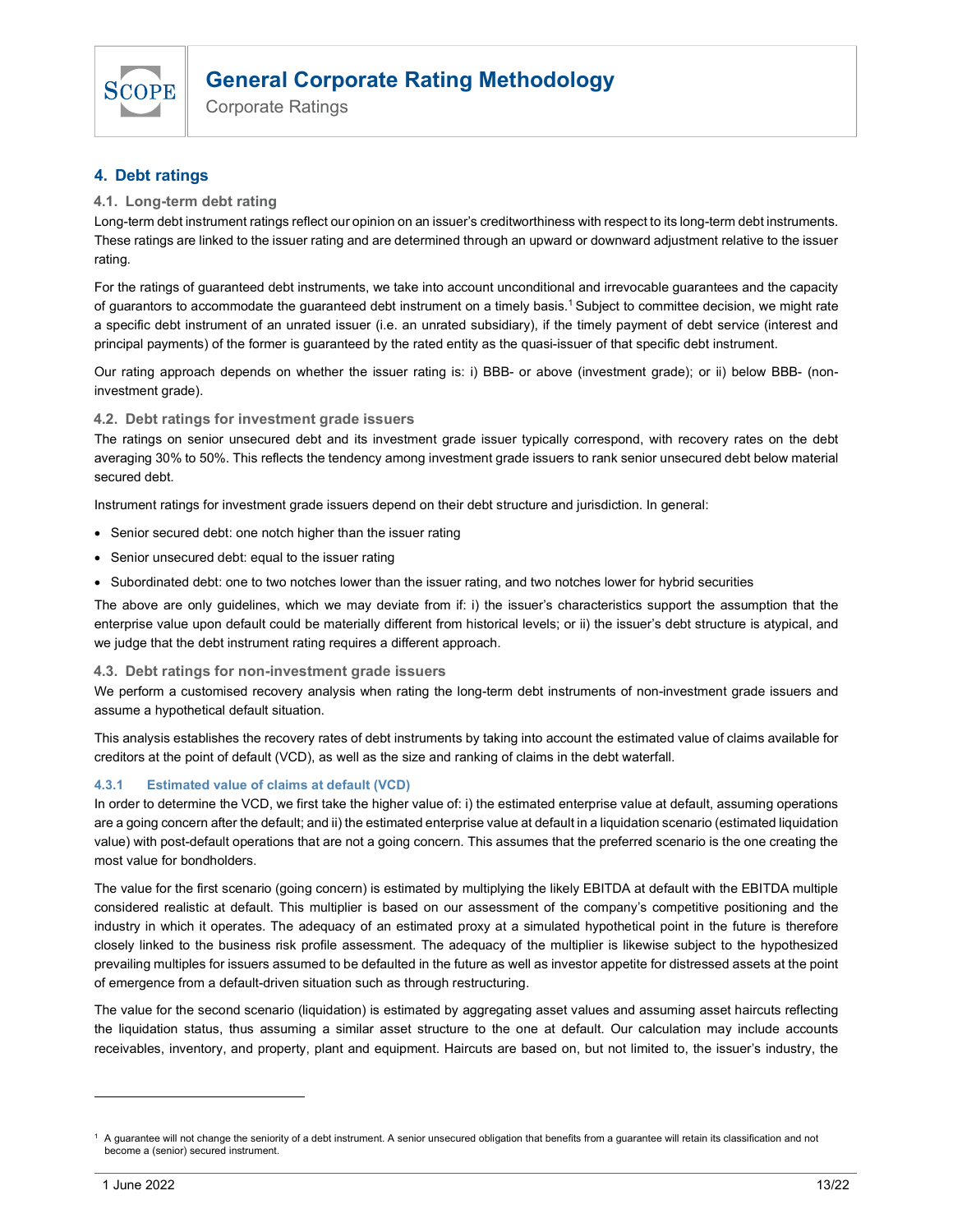

Corporate Ratings

ability to convert certain assets into cash and counterparty credit quality. Haircuts also reflect analytical judgment on the marketability of assets.

A haircut is then applied to the higher of the two values, reflecting the estimated costs related to the administration of the default. This discounted value is the VCD.

### 4.3.2 Allocation of VCD to the waterfall of debt obligations

We determine the likely recovery rate for a defaulted debt instrument by allocating the VCD to the debt instruments according to the waterfall of claims at the time of the rating.

Recovery rates are categorised from 0% to 100% as follows:

- Excellent: 90%-100%
- Superior: 70%-90%
- Above average: 50%-70%
- Average: 30%-50%
- Low: 10%-30%
- Very low: 0%-10%

The instrument ratings are determined by adjusting the issuer rating upwards or downwards based on these recovery rates. This is applied as follows:

- Excellent (90%-100%): up to three notches above the issuer rating (limited to two notches for unsecured debt instruments)
- Superior (70%-90%): up to two notches above the issuer rating
- Above average (50%-70%): up to one notch above the issuer rating
- Average (30%-50%): instrument rating corresponds to the issuer rating
- Low (10%-30%): up to one notch below the issuer rating
- Very low (0%-10%): up to three notches below the issuer rating

The above guidelines apply to the large majority of non-investment grade issuers. However, we may deviate from these based on the issuer's circumstances, the debt issue, or bankruptcy proceedings in the issuer's jurisdictions. In addition, we take into account the sensitivity of the expected recovery to changes in underlying assumptions, particularly regarding the application of advance rates. The more sensitive the expected recovery rate, the more conservative the notching. We also cap the rating at BBB for senior secured debt of non-investment grade issuers and BBB- for senior unsecured debt of non-investment grade issuers.

Two generic examples of our approach on the recovery analysis of non-investment grade issuers are provided in Recovery analysis (examples) under 7.2.

#### 4.4. Short-term debt rating

#### 4.4.1 Short-term debt rating

Short-term ratings usually apply to commercial paper or Billets de Trésorerie and to unsecured debt instruments maturing within 365 days in the European commercial paper market or 270 days in the US commercial paper market. Many large European nonfinancial corporates issue commercial papers in both markets.

Among the drivers of the short-term rating are the issuer's fundamental long-term credit quality as reflected by its issuer rating, the issuer rating's stability (see section 4.4.3), and the issuer's liquidity (see section 4.4.4). Unlike our long-term issue ratings, short-term debt ratings do not incorporate the likely recovery of the debt instruments in a hypothetical default scenario.

#### 4.4.2 Short-term rating symbols and definitions

Our short-term ratings reflect our credit opinion on debt instruments with a maximum term of 365 days.

Short-term ratings are assigned one of five levels: S-1+, S-1, S-2, S-3 and S-4.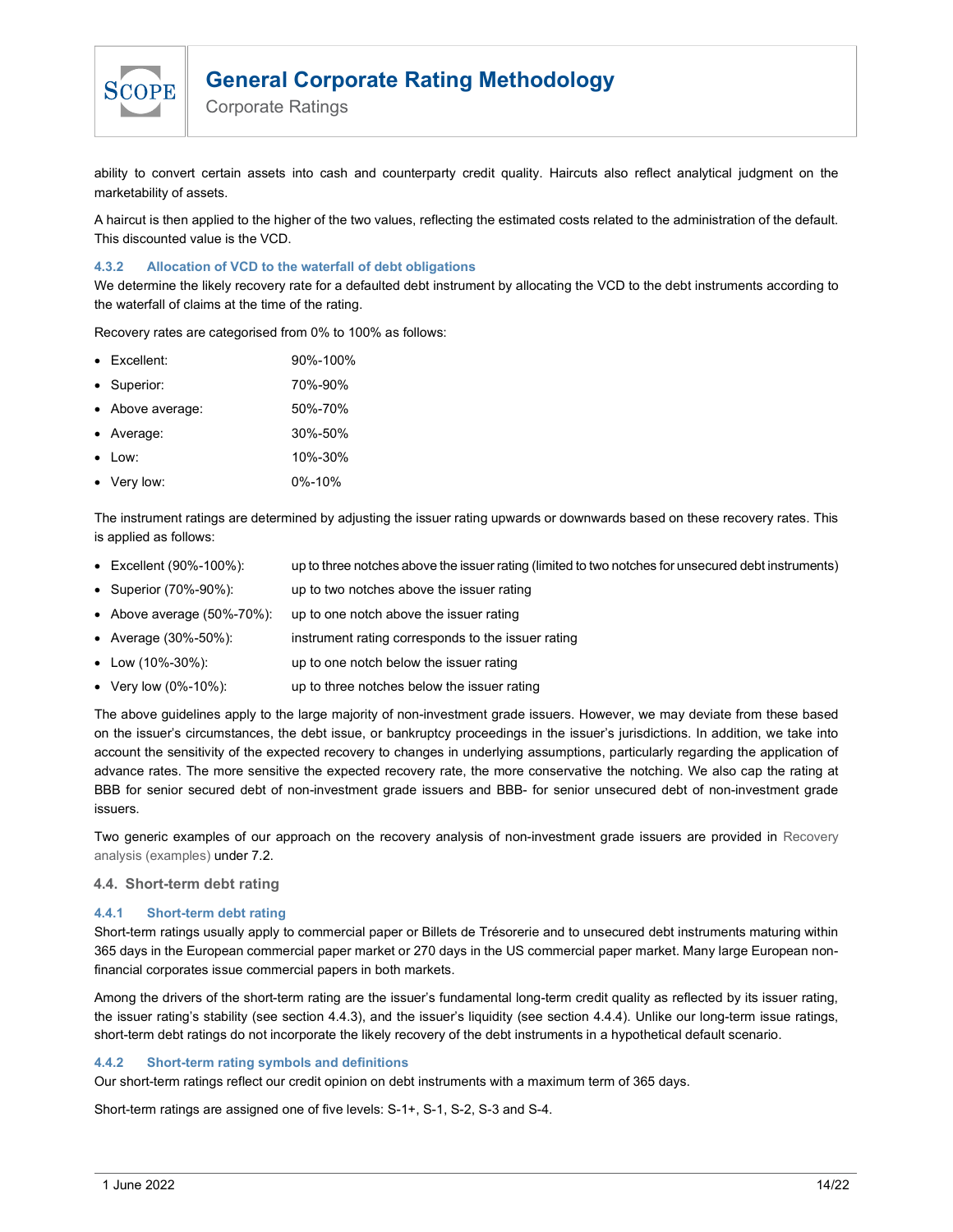

Corporate Ratings

### 4.4.3 General relationship between short-term and long-term rating scales

The issuer rating not only indicates the issuer's relative credit quality but is also a long-term measure of its fundamental credit quality. As such it only implicitly reflects short-term credit quality, i.e. within the longer-term assessment of the issuer's fundamental credit quality.

Although an issuer's short-term rating correlates with its issuer rating, the relation between the two is not fixed. Low credit quality in the short term generally reduces long-term credit quality, whereas high short-term credit quality does not necessarily increase the issuer's long-term credit quality.

When assigning short-term ratings, we assess the issuer's fundamental long-term credit quality (as reflected in the issuer rating), the issuer's liquidity position, and the stability of the long-term rating as reflected in the rating Outlook. The latter is particularly important for issues rated borderline between S-2, S-3 or S-4.

Downgrades from S-2 or S-3 might significantly worsen or even preclude access to capital markets (short-term funding). This makes issuers of these short-term debt instruments more reliant on liquidity.

For further details, see Credit Rating Definitions.

### 4.4.4 Liquidity

In addition to the issuer rating and its stability, the short-term rating is also driven by the issuer's liquidity, which indicates its ability to refinance its upcoming short-term debt from both internal and external sources. It consists of the following:

- 1. Internally provided liquidity cover (%): coverage of short-term debt by the sum of internally generated cash flow, available unrestricted cash and marketable securities, and predictable proceeds from asset disposals;
- 2. The issuer's externally and internally provided liquidity cover (%): coverage of short-term debt by internally provided liquidity and contractually committed credit lines; and
- 3. The issuer's banking relationships and standing in the capital markets.

An issuer's liquidity indicates its resilience to refinancing or liquidity risk. Most commercial paper investors hold the securities until maturity and then roll over with new issues by the same issuer. Therefore, maturing commercial paper is often refinanced by new issues.

Liquidity risk arises if investors are no longer willing to refinance maturing short-term debt. This situation could be unrelated to the issuer such as a general market contraction or market disruption; or be specific to the issuer, such as negative publicity, a deterioration of its credit quality, a deterioration of confidence in the issuer, expected downgrades, or lawsuits. If an issuer cannot refinance maturing commercial paper with new issues, it has to seek other ways to fulfil short-term debt obligations.

When assigning a short-term rating, we aim to minimise short-term rating fluctuations. We therefore focus on an issuer's sustainable liquidity position, for example, by excluding one-off effects such as cash proceeds from unusual asset disposals. This analysis also incorporates an issuer's financial policy and how well this has been implemented.

While we consider 'externally and internally provided liquidity cover' as the most important driver in our assessment of the liquidity position, there is no fixed weighting applied for the three key analytical elements listed above:

We assess an issuer's liquidity position as:

- adequate, i.e. neutral in the overall assessment of short-term credit quality
- better than adequate, i.e. a positive rating driver for short-term ratings considered borderline between two short-term ratings (crossover credits) or
- worse than adequate, i.e. a negative rating driver for crossover credits

## 4.4.4.1 Internally provided liquidity cover

This measure indicates an issuer's ability to repay its short-term debt (defined as debt maturing within 12 months, including commercial paper). The calculation includes: internally provided liquidity, i.e. free operating cash flow and the issuer's unrestricted cash and marketable securities. We consider internally provided liquidity cover of 40% to 50% to be adequate, cover below 40% to be worse than adequate, and above 50% to be better than adequate. In general, a short-term debt issuer is rated S-2 or better if we expect a significant share of short-term debt to be covered by internal proceeds rather than external bank lines.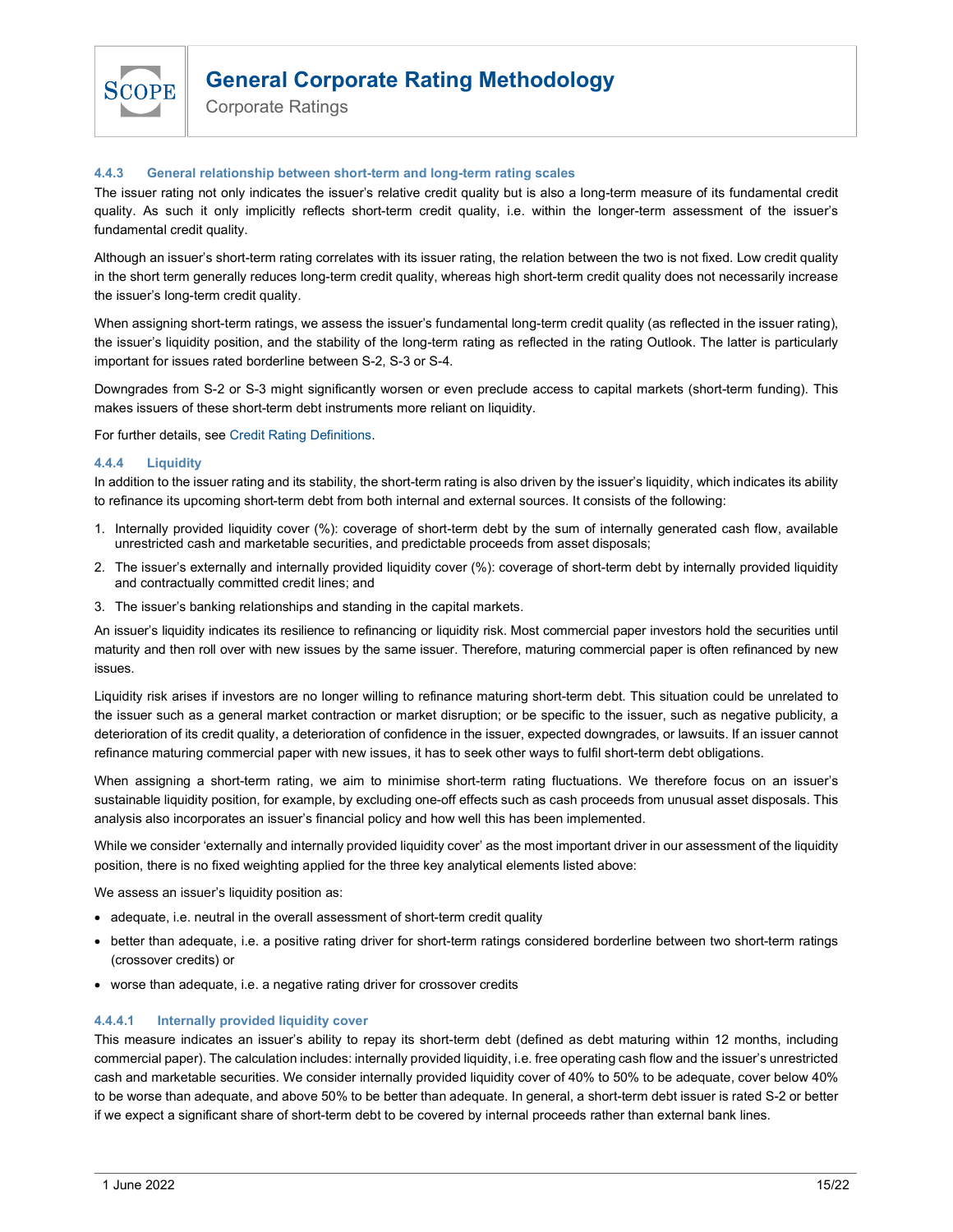

Corporate Ratings

#### Figure 6: Internally provided liquidity cover (%)

#### Internally provided liquidity cover (%)

FOCF (t) + unrestricted cash/cash equivalents  $(t-1)$  + marketable securities (t-1) + liquid inventories (t-1)

Short-term debt (t-1)

## 4.4.4.2 Externally and internally provided liquidity cover

This measure indicates an issuer's ability to repay short-term debt using liquidity from both internal and external sources. This includes contractually committed bank lines specific to the commercial paper, or other bank lines for general business purposes.

The existence of external bank lines does not, however, guarantee that drawings can be made. For example, covenants could limit drawings in the event of a material adverse change. We therefore analyse the covenants for the committed credit lines and regularly monitor 'covenant headroom'. We also consider an issuer's short-term financial policy as well as its track record in implementing this. We only include bank lines in our calculation if these are available to cover short-term debt.

Externally and internally provided liquidity cover of about 100% is considered adequate for the overall assessment of liquidity; below 100% is a negative driver; above 100% is seen as positive.

### Figure 7: Externally and internally provided liquidity cover (%)

FOCF (t) + unrestricted cash and cash equivalents  $(t-1)$  + marketable securities (t-1) + unused committed bank facilities (t-1) + committed unused factoring lines (t-1) + liquid inventories (t-1)

Short-term debt (t-1)

\* We may apply discounts to the book or market value of such sources of liquidity depending on the asset type.

#### 4.4.4.3 Banking relationships and standing in the capital markets

In terms of refinancing, issuers with well-established banking relationships are better placed than those with no such relationships. In addition, issuers with a high standing in the capital markets are more able to re-issue commercial paper, even upon a contraction of a specific market. Indicators of a company's standing in the capital markets could be credit-default swap spreads or share price movements. Signs of good market access – and thus a high standing in the capital markets – include a historically high frequency and volume of debt issuances, and the diversity of market access. Our assessment of the liquidity position is outlined in Figure 10.

#### Figure 8: Components of an issuer's liquidity position

| <b>Liquidity position</b>                                              | <b>Better than adequate</b><br>(positive analytical driver)                                                                                                 | Adequate<br>(neutral analytical driver)                                                                                                                   | <b>Worse than adequate</b><br>(negative analytical driver)                                                                                                  |
|------------------------------------------------------------------------|-------------------------------------------------------------------------------------------------------------------------------------------------------------|-----------------------------------------------------------------------------------------------------------------------------------------------------------|-------------------------------------------------------------------------------------------------------------------------------------------------------------|
| Internally provided<br>liquidity cover                                 | Above 50%                                                                                                                                                   | About 40% to 50%                                                                                                                                          | Below 40%                                                                                                                                                   |
| Internally and externally<br>provided liquidity cover                  | Above 100%                                                                                                                                                  | About 100%                                                                                                                                                | <b>Below 100%</b>                                                                                                                                           |
| <b>Banking relationships</b><br>and standing in the<br>capital markets | More than five well-established<br>bank relationships with highly<br>reputable banks of strong credit<br>quality; strong standing in the<br>capital markets | Four to five well-established bank<br>relationships with highly reputable<br>banks of strong credit quality;<br>medium standing in the capital<br>markets | Fewer than four well-<br>established bank relationships<br>with highly reputable banks of<br>strong credit quality; weak<br>standing in the capital markets |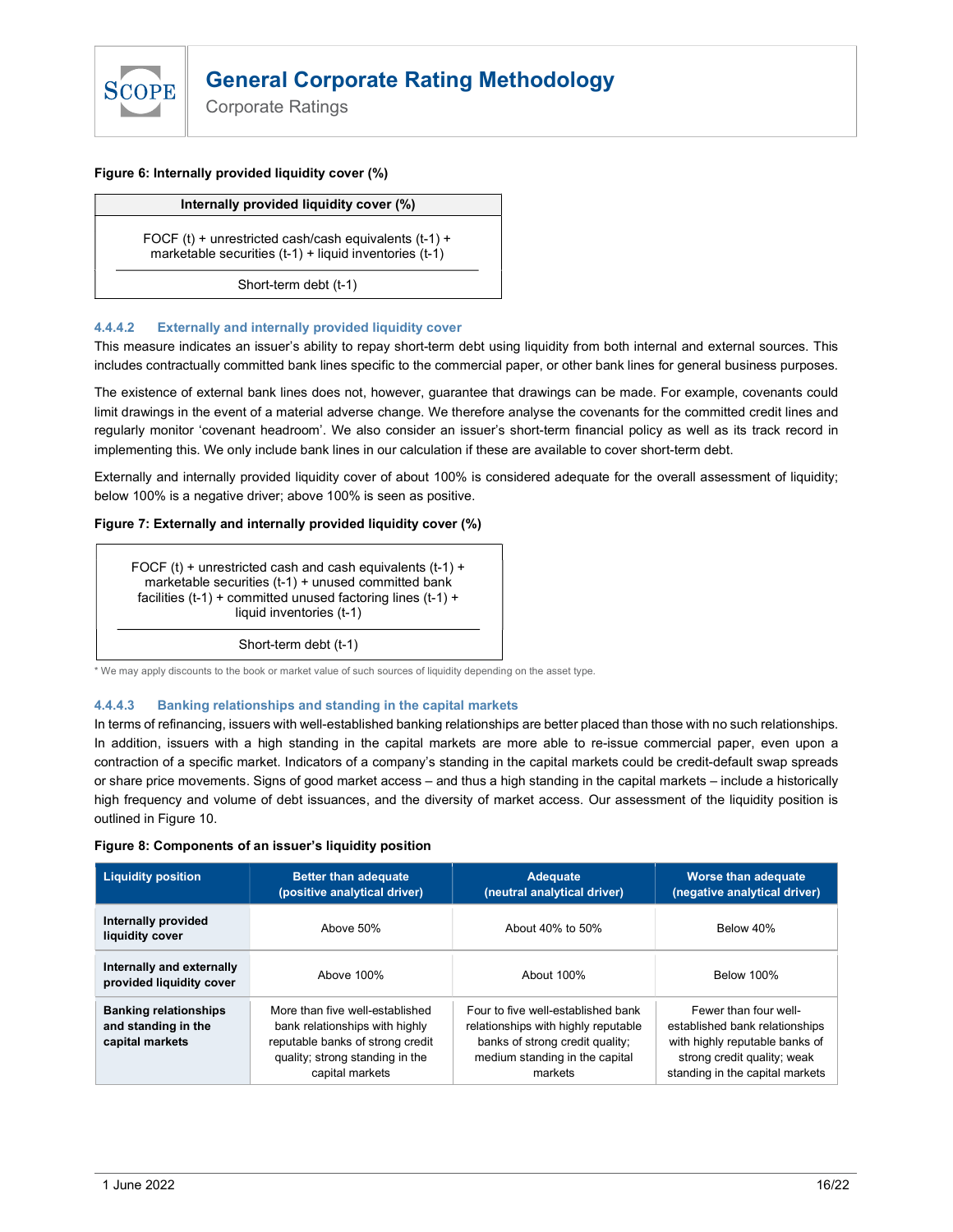

Corporate Ratings

# 5. Rating Outlook

A rating is accompanied by an Outlook which can be Stable, Positive or Negative. This indicates the most likely direction of the rating if it were to change in the next 12 to 18 months. A rating change is not automatic, however.

A rating change may occur if the issuer's business risk and financial risk profiles fall above or below our expectations. For example, if the issuer's financial profile is better than anticipated and we expect the improvement to be sustainable.

A Positive Outlook indicates that if a rating were to change, it would entail an upgrade; a Negative Outlook indicates a potential downgrade; and a Stable Outlook implies that we do not anticipate the rating to change over the next 12 to 18 months.

Outlooks apply to all long-term issuer ratings. There are no Outlooks on short-term or long-term debt instrument ratings.

# 6. Environmental, social and governance assessment

We implicitly capture general environmental, social and governance factors during the rating process with the sole criteria of their material impact on the credit quality of a rated entity. We only consider an ESG factor relevant to our credit rating process if it has a ubiquitously discernible and material impact on key rating factors (e.g. the rated entity's cash flow profile) and, by extension, its overall credit quality. If material, we explicitly highlight any such factor. Contrary to ESG ratings, which are largely based on quantitative scores for different rating dimensions, credit-relevant ESG drivers are mostly of a qualitative nature. Hence, identified ESG rating factors are based on an opinion in a relative context (factors are ordinal rather than cardinal).

ESG-related factors can be credit-positive, credit-negative or credit-neutral. Such factors need to be assessable, meaning they need be assessed either through qualitative judgement or through quantitative measures. Credit-positive and credit-negative ESG factors primarily relate to our view that rated entities are considered either best-in class or lagging on factors that relate to ESG risks, thus proving either tailwinds to a rated entity's business and financial risks or signalling major risks regarding cash flow generation, developments in the broader industry or the rated entity's competitive position. As such, ESG-related factors would also reflect our assessment of a rated entity's business strategy that could address ESG-related risks in a stronger or weaker dimension.

ESG-related rating factors can directly or indirectly affect all key rating factors which make up our assessment of an issuer's business risk profile, financial risk profile and supplementary rating drivers. The importance/relevance of certain ESG factors is specific to each rated entity, industry and region, except for governance, which is universally applicable across all industries. In contrast, environmental and social variables capture risks and opportunities that are often specific to the activities of a company and the industry in which it operates.

We conduct an explicit corporate governance assessment during the corporate rating process (see 3.1.3). For environmental factors, we review factors such as resource management, product innovation, physical risks or efficiencies in production processes.

For social factors, we review factors such as labour management, health and safety, client relationships and supply chains, and regulatory/reputational risks.

Although our credit analysis incorporates ESG factors, they are often not an important risk driver of the actual rating. Therefore, in cases where ESG considerations are a significant driver of the rating assigned, we would only disclose the relevant risk and how our analysis accounted for it. An absence of such disclosures indicates that ESG considerations were not relevant to credit risk.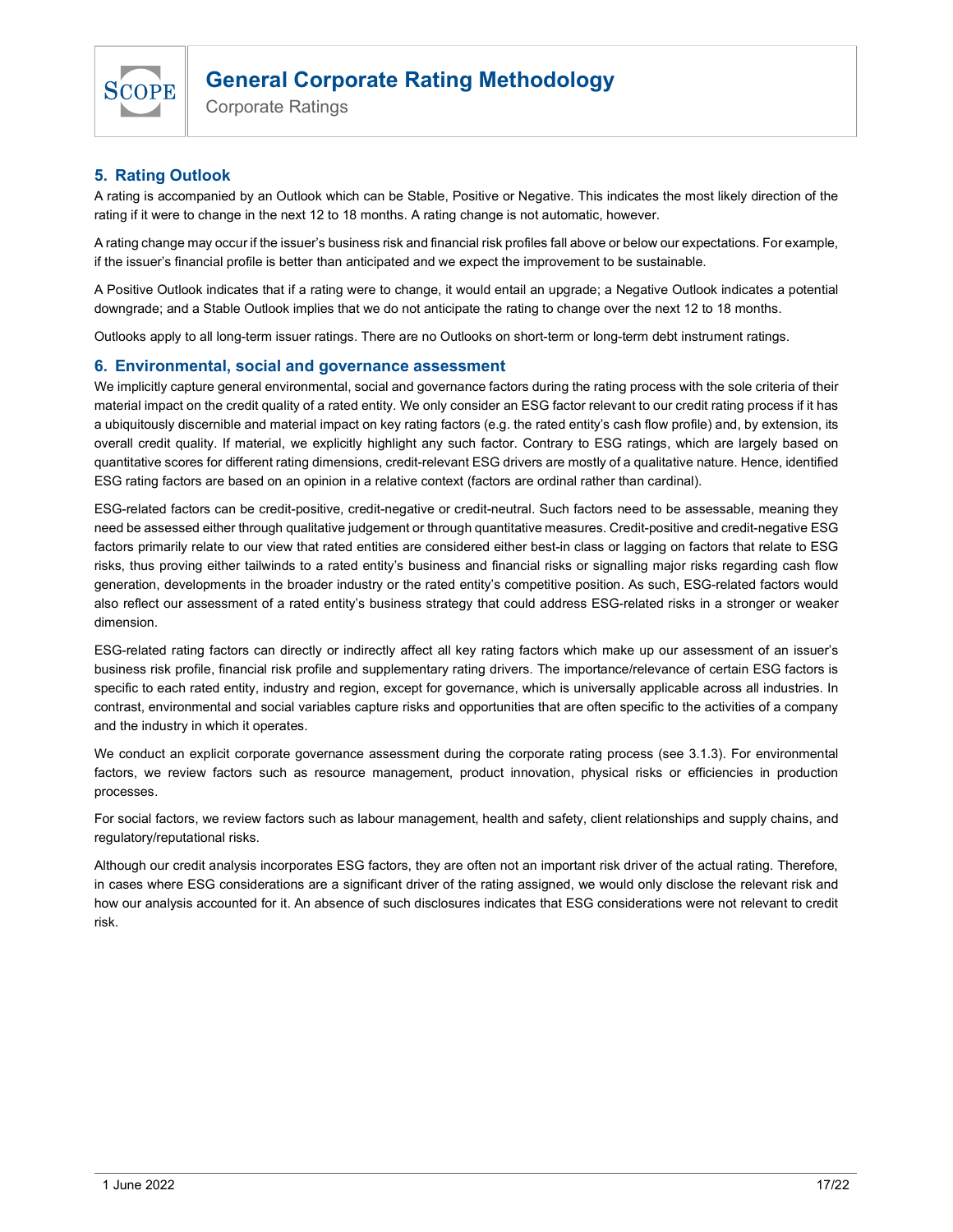

Corporate Ratings

# 7. Appendix

7.1. Key value and metrics definitions

We use the following key ratios in our fundamental quantitative analysis to assess an issuer's financial risk profile. Other financial ratios, in addition to those based on cash flow, are also used in the analysis if appropriate. This could include the loan-to-value ratio (x) for issuers in the real estate industry and the debt-to-regulated asset value ratio (x) for issuers in the utilities industry.

More information on definitions of key financial items is provided in Figure 9 below.

### Figure 9: Our key value and metrics definitions<sup>2</sup>

| <b>EBITDA</b>                                                                                                                                                                                                         | Reported earnings before interest, taxes, depreciation and                                                                                                                                                                                                                                                                                                                                                                                                                                                                                    |
|-----------------------------------------------------------------------------------------------------------------------------------------------------------------------------------------------------------------------|-----------------------------------------------------------------------------------------------------------------------------------------------------------------------------------------------------------------------------------------------------------------------------------------------------------------------------------------------------------------------------------------------------------------------------------------------------------------------------------------------------------------------------------------------|
| Cash flow measure                                                                                                                                                                                                     | amortisation, plus rental payments for the year adjusted for                                                                                                                                                                                                                                                                                                                                                                                                                                                                                  |
| <b>Reported EBITDA</b><br>$±$ Rental payments<br>One-off items<br>$\ddot{}$<br>$=$ EBITDA                                                                                                                             | material one-off items (cash and non-cash), subject to analytical<br>judgment.<br>One-off items could typically be significant provisions or release of<br>provisions, non-cash relevant income, valuation effects, non-<br>recurring restructuring expenses                                                                                                                                                                                                                                                                                  |
| Funds from operations (FFO)<br>Cash flow measure<br><b>EBITDA</b><br>Interest paid (net)<br>Tax paid<br>Associate dividends received<br>$\ddot{}$<br>Other non-operating charges before FFO<br>土<br><b>FFO</b><br>$=$ | Funds from operations represent operating cash flows before<br>changes in working capital and after dividends received, interest<br>paid (including accrued interest on positions which we treat as<br>debt-like such as pensions, asset retirement obligations, and<br>lease obligations) and long-term operating lease charges and<br>other non-recurring income or expenses, adjusted by the<br>depreciation component of operating leases.                                                                                                |
| Free operating cash flow (FOCF)<br>Cash flow measure<br><b>FFO</b><br>Working capital changes<br>Ŧ.<br>Non-operating cash flow<br>土<br>Capex (net)<br>Lease amortisation (if applicable)<br>$=$ FOCF                  | An issuer's free operating cash flow represents its operating cash<br>flow after changes in working capital and non-operating cash flow<br>and reported capital expenditures (netted with fixed-asset<br>divestitures). Acquisitions are not capex. For issuers with<br>substantial lease obligations, we likewise deduct the amortisation<br>element of lease obligations. FOCF represents the cash flow<br>available for discretionary spending such as for dividends,<br>acquisitions, share buybacks, or the reduction of financial debt. |
| Discretionary cash flow<br>Cash flow measure<br><b>FOCF</b><br>Dividends paid<br>Discretionary cash flow                                                                                                              | This measures FOCF after dividends that is available for<br>discretionary spending such as for acquisitions, share buybacks,<br>or the reduction of financial debt.                                                                                                                                                                                                                                                                                                                                                                           |

<sup>&</sup>lt;sup>2</sup> For companies reporting under IFRS, no adjustments will be required for operating leases regarding the calculation of: i) Scope-adjusted EBITDA; ii) funds from operations (FFO); iii) Scope-adjusted debt (SaD); and iv) Scope-adjusted interest.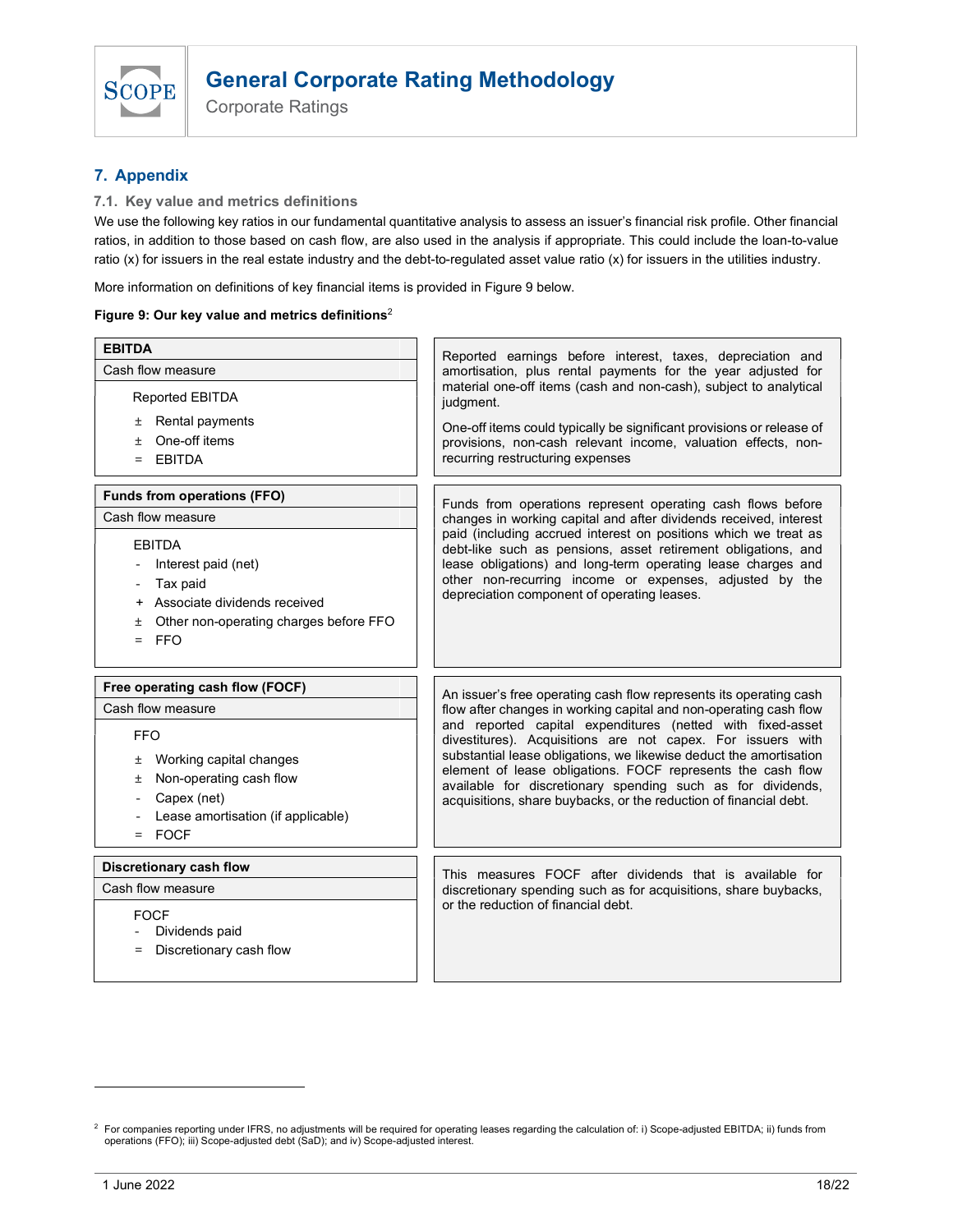

Corporate Ratings

| Scope-adjusted debt (SaD)<br>Debt measure<br>Reported financial debt<br>± Adjustments such as operating leases<br>(if applicable), unfunded pensions,<br>guarantees, provisions (if applicable),<br>hybrid debt instruments (equity credit),<br>off-balance sheet debt, debt-like<br>payables (interest bearing)<br>Unrestricted cash and cash equivalents<br>$=$ SaD | SaD is a key determinant for many credit metrics. We make<br>adjustments based on a company's annual reports (reported<br>financial debt), which typically consist of bank loans, leases and<br>capital market debt such as bonds but also interest-bearing<br>shareholder loans. The main adjustments relate to unfunded<br>pension obligations, debt-like interest-bearing payables, operating<br>lease obligations, debt of captive finance and guarantees given.<br>For specific industries (such as utilities) debt-like provisions are<br>included if material, for example, for the decommissioning of<br>power plants.<br>Netting of cash is generally only applicable to ratings in the BB<br>category or higher, and only if the cash is permanent and<br>accessible                 |
|-----------------------------------------------------------------------------------------------------------------------------------------------------------------------------------------------------------------------------------------------------------------------------------------------------------------------------------------------------------------------|------------------------------------------------------------------------------------------------------------------------------------------------------------------------------------------------------------------------------------------------------------------------------------------------------------------------------------------------------------------------------------------------------------------------------------------------------------------------------------------------------------------------------------------------------------------------------------------------------------------------------------------------------------------------------------------------------------------------------------------------------------------------------------------------|
| Scope-adjusted FFO/debt (%)<br>Debt measure<br><b>FFO</b><br>SaD                                                                                                                                                                                                                                                                                                      | This measures an entity's cash flow compared with its debt. It uses<br>a lease-adjusted debt equivalent and deducts equity credit<br>resulting from hybrid debt securities that display equity-like<br>features. The long-term operating lease charge is capitalised as a<br>multiple of rents.                                                                                                                                                                                                                                                                                                                                                                                                                                                                                                |
| Scope-adjusted debt/EBITDA (x)<br>Debt measure<br>SaD<br>Scope-adjusted EBITDA                                                                                                                                                                                                                                                                                        | This ratio compares an issuer's debt payment obligations with its<br>ordinary, unleveraged, untaxed cash flow before operating rent<br>payments (EBITDA(R)). The measure uses a long-term operating,<br>lease-adjusted debt equivalent and deducts equity credit resulting<br>from hybrid debt securities that qualify as equity-like. Long-term<br>operating lease charges are capitalised as a multiple of rents. This<br>multiple is typically 8 but may vary depending on the specific<br>industry the entity operates in and the location of the leased<br>assets.                                                                                                                                                                                                                        |
| Scope-adjusted FOCF/debt (%)<br>Debt measure<br><b>FOCF</b><br>SaD                                                                                                                                                                                                                                                                                                    | This ratio compares an entity's cash flow generation with debt<br>levels.                                                                                                                                                                                                                                                                                                                                                                                                                                                                                                                                                                                                                                                                                                                      |
| Scope-adjusted EBITDA interest cover (x)<br>Interest cover<br>Scope-adjusted EBITDA<br>Net cash interest paid plus the interest<br>element of operating leases<br>Liquidity (%)<br>Liquidity measure<br>Free operating cash flow $(t)$ + unrestricted<br>cash and marketable securities (t-1) +<br>unused committed bank facilities (t-1) +                           | This ratio compares ordinary, unleveraged, untaxed cash flow<br>generation with its cost of financing.<br>The ratio illustrates an entity's ability to cover its cost of adjusted<br>debt. It is predominantly applied to non-investment grade cases.<br>The ratio is defined as EBITDA/net cash-interest cover (Scope-<br>adjusted EBITDA over net cash interest paid) and often modified<br>for the lower range of the non-investment grade segment. It<br>illustrates a company's ability to pay its cash interest expenses.<br>This ratio indicates a company's ability to pay its short-term debt<br>using free operating cash flow, unrestricted cash and marketable<br>security positions, unused committed bank facilities, unused<br>committed factoring lines, and liquid inventory. |
| committed unused factoring lines (t-1) +<br>liquid inventory (t-1)<br>Short-term debt (t-1)                                                                                                                                                                                                                                                                           |                                                                                                                                                                                                                                                                                                                                                                                                                                                                                                                                                                                                                                                                                                                                                                                                |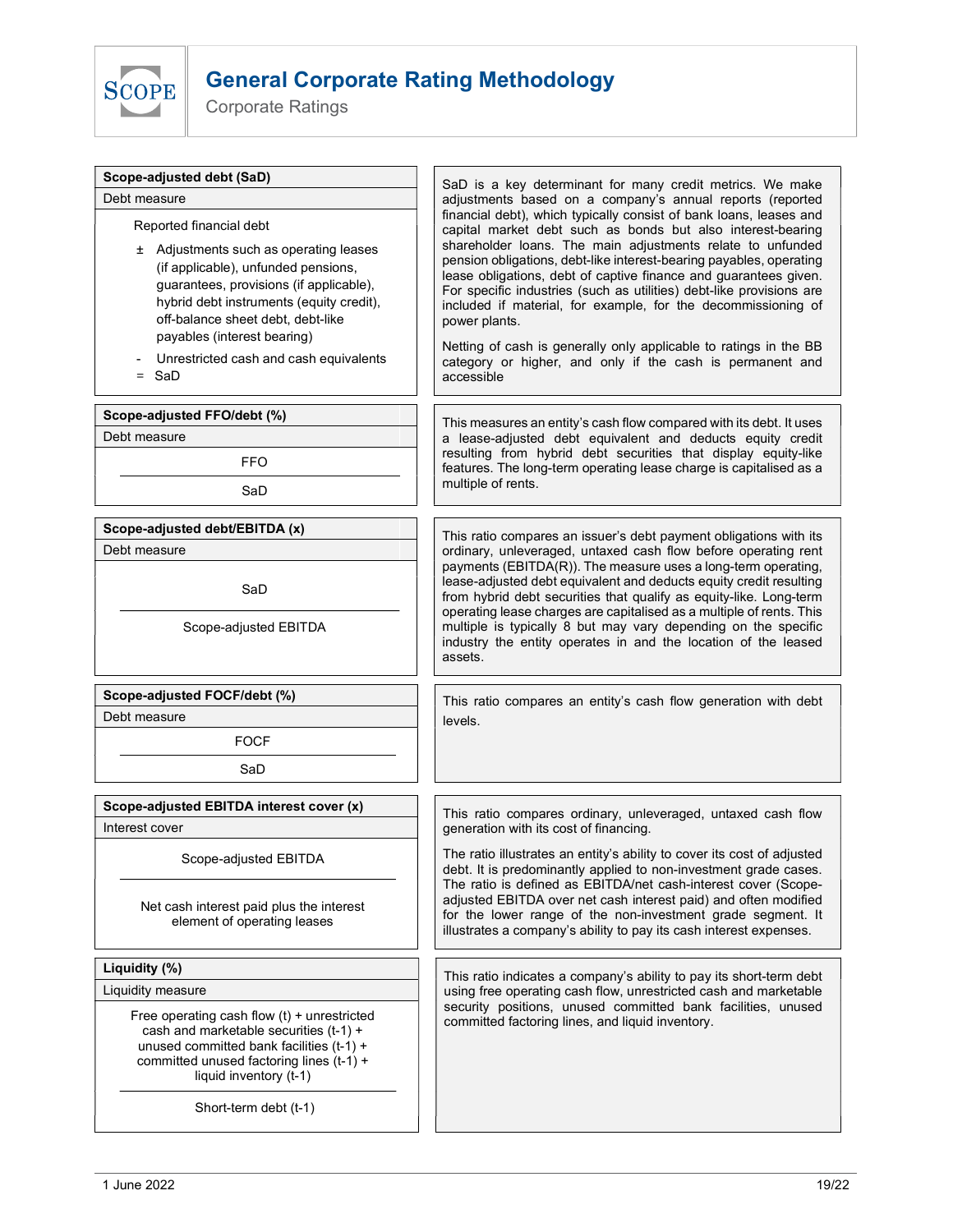

# 7.2. Recovery analysis (examples)

# Going concern scenario

| Indicative advance rates (can vary greatly depending on nature of assets and business): |
|-----------------------------------------------------------------------------------------|
| between 20% and 80% depending on recoverability and liquidity of main assets            |
|                                                                                         |
|                                                                                         |

| <b>General Corporate Rating Methodology</b><br><b>SCOPE</b><br><b>Corporate Ratings</b> |              |                      |                        |           |                       |                                                                                         |
|-----------------------------------------------------------------------------------------|--------------|----------------------|------------------------|-----------|-----------------------|-----------------------------------------------------------------------------------------|
| 7.2. Recovery analysis (examples)<br>Going concern scenario                             |              |                      |                        |           |                       |                                                                                         |
| Calculation distressed EV as a going concern                                            |              | Year:                | 2024                   |           | <b>COMMENTS</b>       |                                                                                         |
| Cash interest 2024                                                                      |              |                      | 50.0                   |           |                       |                                                                                         |
| add: margin step-up 100bps                                                              |              |                      | 25.0                   |           |                       |                                                                                         |
| add: amortisation secured debt                                                          |              |                      | 50.0                   |           |                       |                                                                                         |
| add: maintenance capex                                                                  |              |                      | 20.0                   |           |                       |                                                                                         |
| EBITDA at default (implied discount)                                                    | 40%          |                      | 145.0                  |           |                       |                                                                                         |
| EV multiple (business risk profile: BB+)                                                |              |                      | 4.50                   |           |                       | between 3x to 5x depending on the company's business risk profile                       |
| Distressed EV                                                                           |              |                      | 652.5                  |           |                       |                                                                                         |
| <b>Calculation liquididation value</b>                                                  |              |                      |                        |           | <b>COMMENTS</b>       |                                                                                         |
|                                                                                         |              | Advance rate         | Available to           |           |                       | Indicative advance rates (can vary greatly depending on nature of assets and business): |
|                                                                                         |              |                      | creditors              |           |                       |                                                                                         |
| PPE                                                                                     | 250.0        | 30%                  | 75.0                   |           |                       | between 20% and 80% depending on recoverability and liquidity of main assets            |
| Investment properties (IP)<br>Inventories                                               | 0.0<br>250.0 | 65%<br>50%           | 0.0<br>125.0           |           |                       | between 40% and 75% depending on market volatility and target rating                    |
| Goodwill                                                                                | 25.0         | 0%                   | 0.0                    |           | at around 50%         |                                                                                         |
| <b>Financial investments</b>                                                            | 25.0         | 50%                  | 12.5                   |           | at 0%                 | between 0% and 90% depending on liquidity of underlying investment                      |
| Receivables                                                                             | 475.0        | 90%                  | 427.5                  |           |                       | between 80% to 90% depending on counterparty's credit quality                           |
| Tax assets                                                                              | 0.0          | 0%                   | 0.0                    |           | at 0%                 |                                                                                         |
| Other assets, e.g. intangibles                                                          | 100.0        | 0%                   | 0.0                    |           | at 0%                 |                                                                                         |
| Cash and equivalents                                                                    | 1.2          | 0%                   | 0.0                    |           | at 0%                 |                                                                                         |
| Total LV (excl. cash reserve)                                                           |              |                      | 515.0                  |           |                       |                                                                                         |
|                                                                                         |              |                      |                        |           |                       |                                                                                         |
|                                                                                         |              |                      |                        |           |                       |                                                                                         |
| Highest EV as a going concern and liquididation value (LV)                              |              |                      | 652.5                  |           | 652.5                 |                                                                                         |
| less: administrative claims                                                             |              |                      | 10%                    |           | 65.3                  |                                                                                         |
| Adjusted value for distribution to creditors                                            |              |                      |                        |           | 587.3                 |                                                                                         |
|                                                                                         |              |                      |                        |           |                       |                                                                                         |
| Waterfall of debt by priority in payment                                                |              |                      |                        |           |                       |                                                                                         |
|                                                                                         | Obligations  | Liquidation<br>value | therof<br>unencumbered | Recovered | Recovery rate<br>(% ) |                                                                                         |
| <b>TOTAL</b>                                                                            |              | 587.3                |                        |           |                       |                                                                                         |
|                                                                                         |              |                      |                        |           |                       |                                                                                         |

| Highest EV as a going concern and liquididation value (LV)                                    | 652.5 |
|-----------------------------------------------------------------------------------------------|-------|
| less: administrative claims                                                                   | 10%   |
| the service of the continues of the contract the continues of the contract of the contract of |       |

| add: margin step-up 100bps<br>add: amortisation secured debt<br>add: maintenance capex<br>EBITDA at default (implied discount)<br>EV multiple (business risk profile: BB+)<br>Distressed EV<br><b>Calculation liquididation value</b> | 40%         |                      | 25.0<br>50.0<br>20.0<br>145.0 |                                                                    |                       |                                                                                         |
|---------------------------------------------------------------------------------------------------------------------------------------------------------------------------------------------------------------------------------------|-------------|----------------------|-------------------------------|--------------------------------------------------------------------|-----------------------|-----------------------------------------------------------------------------------------|
|                                                                                                                                                                                                                                       |             |                      |                               |                                                                    |                       |                                                                                         |
|                                                                                                                                                                                                                                       |             |                      |                               |                                                                    |                       |                                                                                         |
|                                                                                                                                                                                                                                       |             |                      |                               |                                                                    |                       |                                                                                         |
|                                                                                                                                                                                                                                       |             |                      |                               |                                                                    |                       |                                                                                         |
|                                                                                                                                                                                                                                       |             |                      | 4.50                          |                                                                    |                       | between 3x to 5x depending on the company's business risk profile                       |
|                                                                                                                                                                                                                                       |             |                      | 652.5                         |                                                                    |                       |                                                                                         |
|                                                                                                                                                                                                                                       |             |                      |                               |                                                                    | <b>COMMENTS</b>       |                                                                                         |
|                                                                                                                                                                                                                                       |             | Advance rate         | Available to<br>creditors     |                                                                    |                       | Indicative advance rates (can vary greatly depending on nature of assets and business): |
| <b>PPE</b>                                                                                                                                                                                                                            | 250.0       | 30%                  | 75.0                          |                                                                    |                       | between 20% and 80% depending on recoverability and liquidity of main assets            |
| Investment properties (IP)                                                                                                                                                                                                            | 0.0         | 65%                  | 0.0                           |                                                                    |                       | between 40% and 75% depending on market volatility and target rating                    |
| Inventories                                                                                                                                                                                                                           | 250.0       | 50%                  | 125.0                         | at around 50%                                                      |                       |                                                                                         |
| Goodwill                                                                                                                                                                                                                              | 25.0        | 0%                   | 0.0                           | at 0%                                                              |                       |                                                                                         |
| Financial investments                                                                                                                                                                                                                 | 25.0        | 50%                  | 12.5                          | between 0% and 90% depending on liquidity of underlying investment |                       |                                                                                         |
| Receivables                                                                                                                                                                                                                           | 475.0       | 90%                  | 427.5                         | between 80% to 90% depending on counterparty's credit quality      |                       |                                                                                         |
| Tax assets                                                                                                                                                                                                                            | 0.0         | 0%                   | 0.0                           |                                                                    | at 0%                 |                                                                                         |
| Other assets, e.g. intangibles                                                                                                                                                                                                        | 100.0       | 0%                   | 0.0                           |                                                                    | at 0%                 |                                                                                         |
| Cash and equivalents                                                                                                                                                                                                                  | 1.2         | 0%                   | 0.0                           |                                                                    | at 0%                 |                                                                                         |
| Total LV (excl. cash reserve)                                                                                                                                                                                                         |             |                      | 515.0                         |                                                                    |                       |                                                                                         |
| Highest EV as a going concern and liquididation value (LV)                                                                                                                                                                            |             |                      | 652.5                         |                                                                    | 652.5                 |                                                                                         |
| less: administrative claims                                                                                                                                                                                                           |             |                      | 10%                           |                                                                    | 65.3                  |                                                                                         |
| Adjusted value for distribution to creditors                                                                                                                                                                                          |             |                      |                               |                                                                    | 587.3                 |                                                                                         |
| Waterfall of debt by priority in payment                                                                                                                                                                                              |             |                      |                               |                                                                    |                       |                                                                                         |
|                                                                                                                                                                                                                                       | Obligations | Liquidation<br>value | therof<br>unencumbered        | Recovered                                                          | Recovery rate<br>(% ) |                                                                                         |
| TOTAL                                                                                                                                                                                                                                 |             | 587.3                |                               |                                                                    |                       |                                                                                         |
| Obligations ranking prior to all debt                                                                                                                                                                                                 | 20.0        | 587.3                |                               | 20.0                                                               | 100%                  | includes, e.g. tax payables, social security payments                                   |
| Secured bank debt                                                                                                                                                                                                                     | 450.0       |                      |                               |                                                                    |                       | taking into consideration collateral provided in case of                                |
|                                                                                                                                                                                                                                       |             | 567.3                |                               | 490.0                                                              | 100%                  | liquidation and fully drawn committed, secured revolving credit<br>facility             |
|                                                                                                                                                                                                                                       |             |                      |                               |                                                                    |                       | taking into consideration collateral provided in case of liquidation                    |
| Secured capital market debt                                                                                                                                                                                                           | 40.0        |                      |                               |                                                                    |                       |                                                                                         |
| Insolvency estate after secured bank debt positions                                                                                                                                                                                   |             | $\equiv$             | 77.3                          |                                                                    |                       |                                                                                         |
| Senior unsecured debt                                                                                                                                                                                                                 | 250.0       | 77.3                 |                               | 77.3                                                               | 31%                   | incl. unsecured commited lines fully drawn                                              |
| Subordinated debt                                                                                                                                                                                                                     | 50.0        | 0.0                  |                               | 0.0                                                                | 0%                    |                                                                                         |
| Insolvency estate after senior unsecured debt positions                                                                                                                                                                               |             | $\equiv$             | 0.0                           |                                                                    |                       |                                                                                         |

#### between 3x to 5x depending on the company's business risk profile

| <b>SCOPE</b>                                               | <b>General Corporate Rating Methodology</b><br><b>Corporate Ratings</b> |             |              |                        |           |                 |                                                                                                                             |
|------------------------------------------------------------|-------------------------------------------------------------------------|-------------|--------------|------------------------|-----------|-----------------|-----------------------------------------------------------------------------------------------------------------------------|
| .2. Recovery analysis (examples)<br>oing concern scenario  |                                                                         |             |              |                        |           |                 |                                                                                                                             |
| Calculation distressed EV as a going concern               |                                                                         |             | Year:        | 2024                   |           | <b>COMMENTS</b> |                                                                                                                             |
| Cash interest 2024                                         |                                                                         |             |              | 50.0                   |           |                 |                                                                                                                             |
| add: margin step-up 100bps                                 |                                                                         |             |              | 25.0                   |           |                 |                                                                                                                             |
| add: amortisation secured debt                             |                                                                         |             |              | 50.0                   |           |                 |                                                                                                                             |
| add: maintenance capex                                     |                                                                         |             |              | 20.0                   |           |                 |                                                                                                                             |
| EBITDA at default (implied discount)                       |                                                                         | 40%         |              | 145.0                  |           |                 |                                                                                                                             |
| EV multiple (business risk profile: BB+)                   |                                                                         |             |              | 4.50                   |           |                 | between 3x to 5x depending on the company's business risk profile                                                           |
| istressed EV                                               |                                                                         |             |              | 652.5                  |           |                 |                                                                                                                             |
|                                                            |                                                                         |             |              |                        |           |                 |                                                                                                                             |
| <b>Calculation liquididation value</b>                     |                                                                         |             |              |                        |           | <b>COMMENTS</b> |                                                                                                                             |
|                                                            |                                                                         |             |              | Available to           |           |                 |                                                                                                                             |
|                                                            |                                                                         |             | Advance rate | creditors              |           |                 | Indicative advance rates (can vary greatly depending on nature of assets and business):                                     |
| PPE                                                        |                                                                         | 250.0       | 30%          | 75.0                   |           |                 | between 20% and 80% depending on recoverability and liquidity of main assets                                                |
| Investment properties (IP)                                 |                                                                         | 0.0         | 65%          | 0.0                    |           |                 | between 40% and 75% depending on market volatility and target rating                                                        |
| Inventories                                                |                                                                         | 250.0       | 50%          | 125.0                  |           | at around 50%   |                                                                                                                             |
| Goodwill                                                   |                                                                         | 25.0        | 0%           | 0.0                    |           | at 0%           |                                                                                                                             |
| Financial investments                                      |                                                                         | 25.0        | 50%          | 12.5                   |           |                 | between 0% and 90% depending on liquidity of underlying investment                                                          |
| Receivables                                                |                                                                         | 475.0       | 90%          | 427.5                  |           |                 | between 80% to 90% depending on counterparty's credit quality                                                               |
| Tax assets                                                 |                                                                         | 0.0         | 0%           | 0.0                    |           | at 0%           |                                                                                                                             |
| Other assets, e.g. intangibles                             |                                                                         | 100.0       | 0%           | 0.0                    |           | at 0%           |                                                                                                                             |
| Cash and equivalents                                       |                                                                         | 1.2         | 0%           | 0.0                    |           | at 0%           |                                                                                                                             |
|                                                            |                                                                         |             |              |                        |           |                 |                                                                                                                             |
| otal LV (excl. cash reserve)                               |                                                                         |             |              | 515.0                  |           |                 |                                                                                                                             |
| Highest EV as a going concern and liquididation value (LV) |                                                                         |             |              | 652.5                  |           | 652.5           |                                                                                                                             |
| ss: administrative claims                                  |                                                                         |             |              | 10%                    |           | 65.3            |                                                                                                                             |
| djusted value for distribution to creditors                |                                                                         |             |              |                        |           | 587.3           |                                                                                                                             |
| Waterfall of debt by priority in payment                   |                                                                         |             |              |                        |           |                 |                                                                                                                             |
|                                                            |                                                                         | Obligations | Liquidation  | therof<br>unencumbered | Recovered | Recovery rate   |                                                                                                                             |
|                                                            |                                                                         |             | value        |                        |           | (%)             |                                                                                                                             |
| OTAL                                                       |                                                                         |             | 587.3        |                        |           |                 |                                                                                                                             |
| Obligations ranking prior to all debt                      |                                                                         | 20.0        | 587.3        |                        | 20.0      | 100%            | includes, e.g. tax payables, social security payments                                                                       |
| Secured bank debt                                          |                                                                         | 450.0       | 567.3        |                        | 490.0     | 100%            | taking into consideration collateral provided in case of<br>liquidation and fully drawn committed, secured revolving credit |
| Secured capital market debt                                |                                                                         | 40.0        |              |                        |           |                 | facility<br>taking into consideration collateral provided in case of liquidation                                            |
| solvency estate after secured bank debt positions          |                                                                         |             | $\equiv$     | 77.3                   |           |                 |                                                                                                                             |
| Senior unsecured debt                                      |                                                                         |             |              |                        |           |                 | incl. unsecured commited lines fully drawn                                                                                  |
|                                                            |                                                                         | 250.0       | 77.3         |                        | 77.3      | 31%             |                                                                                                                             |
| Subordinated debt                                          |                                                                         | 50.0        | 0.0          |                        | 0.0       | 0%              |                                                                                                                             |
| solvency estate after senior unsecured debt positions      |                                                                         |             | $\equiv$     | 0.0                    |           |                 |                                                                                                                             |
|                                                            |                                                                         |             |              |                        |           |                 |                                                                                                                             |

# includes, e.g. tax payables, social security payments taking into consideration collateral provided in case of liquidation and fully drawn committed, secured revolving credit facility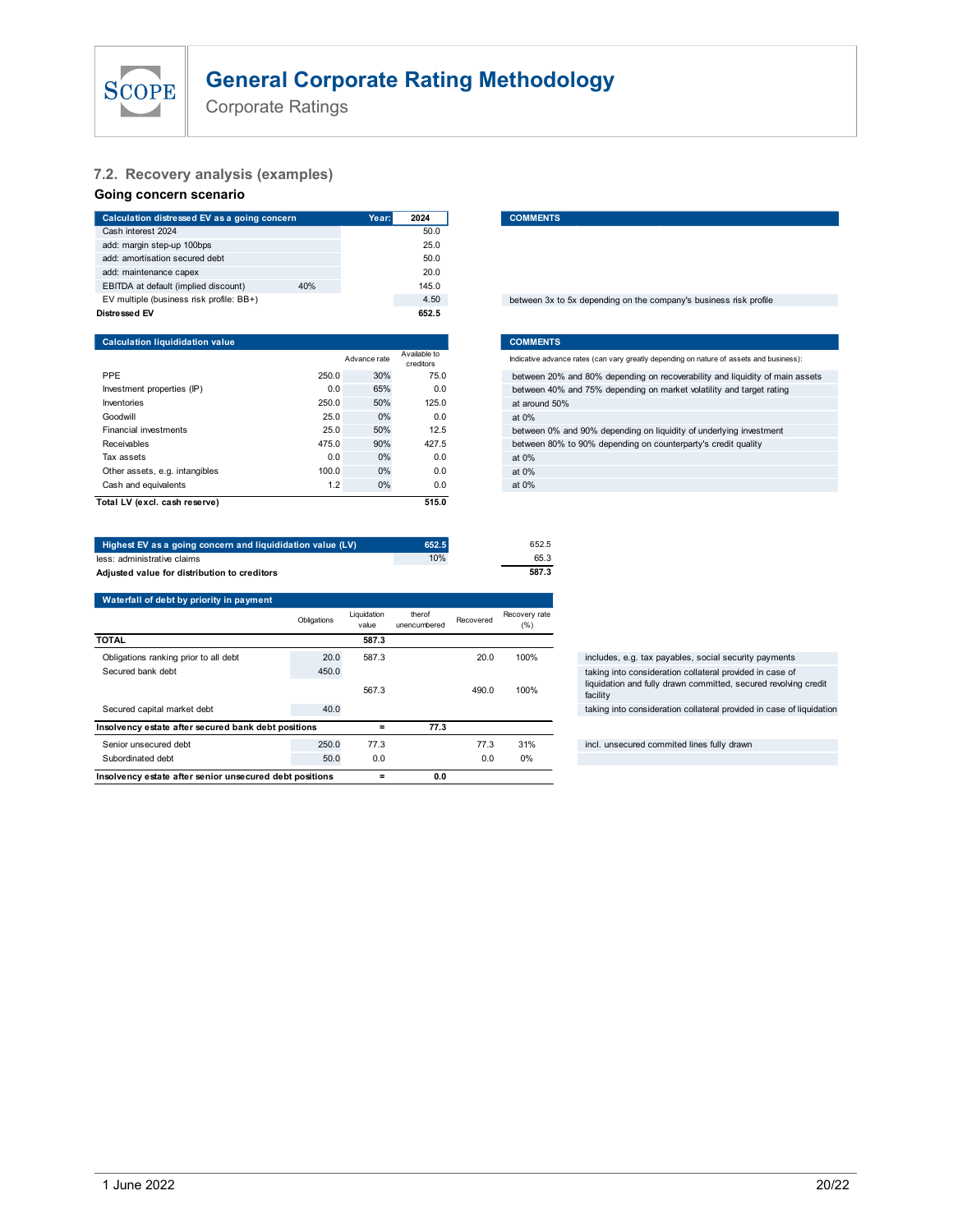

### Liquidation scenario

| SCOPE                                                                          |                          |         |              |                  | <b>General Corporate Rating Methodology</b>                                                                                                          |
|--------------------------------------------------------------------------------|--------------------------|---------|--------------|------------------|------------------------------------------------------------------------------------------------------------------------------------------------------|
|                                                                                | <b>Corporate Ratings</b> |         |              |                  |                                                                                                                                                      |
|                                                                                |                          |         |              |                  |                                                                                                                                                      |
|                                                                                |                          |         |              |                  |                                                                                                                                                      |
| <b>Liquidation scenario</b>                                                    |                          |         |              |                  |                                                                                                                                                      |
|                                                                                |                          |         | Year:        | 2024             | <b>COMMENTS</b>                                                                                                                                      |
|                                                                                |                          |         |              |                  |                                                                                                                                                      |
| Calculation distressed EV as a going concern<br>Cash interest 2024             |                          |         |              | 15.0             |                                                                                                                                                      |
| add: margin step-up 100bps                                                     |                          |         |              | 5.0              |                                                                                                                                                      |
| add: amortisation secured debt                                                 |                          |         |              | 25.0             |                                                                                                                                                      |
| add: maintenance capex                                                         |                          | 35%     |              | 20.0             |                                                                                                                                                      |
| EBITDA at default (implied discount)<br>EV multiple (business risk profile: B) |                          |         |              | 65.0<br>3.00     | between 3x to 5x depending on the company's business risk profile                                                                                    |
| <b>Distressed EV</b>                                                           |                          |         |              | 195.0            |                                                                                                                                                      |
|                                                                                |                          |         |              |                  |                                                                                                                                                      |
| <b>Calculation liquididation value</b>                                         |                          |         | Advance rate | Available to     | <b>COMMENTS</b><br>Indicative advance rates (can vary greatly depending on nature of assets and business):                                           |
| PPE                                                                            |                          | 2.5     | 30%          | creditors<br>0.8 |                                                                                                                                                      |
| Investment properties (IP)                                                     |                          | 1,250.0 | 65%          | 812.5            | between 20% and 80% depending on recoverability and liquidity of main assets<br>between 40% and 75% depending on market volatility and target rating |

| SCOPE                                                      | <b>General Corporate Rating Methodology</b><br><b>Corporate Ratings</b> |             |                      |                        |           |                       |                                                                                         |
|------------------------------------------------------------|-------------------------------------------------------------------------|-------------|----------------------|------------------------|-----------|-----------------------|-----------------------------------------------------------------------------------------|
| <b>Liquidation scenario</b>                                |                                                                         |             |                      |                        |           |                       |                                                                                         |
| Calculation distressed EV as a going concern               |                                                                         |             | Year:                | 2024                   |           | <b>COMMENTS</b>       |                                                                                         |
| Cash interest 2024                                         |                                                                         |             |                      | 15.0                   |           |                       |                                                                                         |
| add: margin step-up 100bps                                 |                                                                         |             |                      | 5.0                    |           |                       |                                                                                         |
| add: amortisation secured debt                             |                                                                         |             |                      | 25.0                   |           |                       |                                                                                         |
| add: maintenance capex                                     |                                                                         |             |                      | 20.0                   |           |                       |                                                                                         |
| EBITDA at default (implied discount)                       |                                                                         | 35%         |                      | 65.0                   |           |                       |                                                                                         |
| EV multiple (business risk profile: B)                     |                                                                         |             |                      | 3.00                   |           |                       | between 3x to 5x depending on the company's business risk profile                       |
| Distressed EV                                              |                                                                         |             |                      | 195.0                  |           |                       |                                                                                         |
| <b>Calculation liquididation value</b>                     |                                                                         |             |                      |                        |           | <b>COMMENTS</b>       |                                                                                         |
|                                                            |                                                                         |             | Advance rate         | Available to           |           |                       | Indicative advance rates (can vary greatly depending on nature of assets and business): |
| PPE                                                        |                                                                         | 2.5         | 30%                  | creditors<br>0.8       |           |                       |                                                                                         |
| Investment properties (IP)                                 |                                                                         | 1,250.0     | 65%                  | 812.5                  |           |                       | between 20% and 80% depending on recoverability and liquidity of main assets            |
| Inventories                                                |                                                                         | 25.0        | 50%                  | 12.5                   |           | at around 50%         | between 40% and 75% depending on market volatility and target rating                    |
| Goodwill                                                   |                                                                         | 0.0         | 0%                   | 0.0                    |           | at 0%                 |                                                                                         |
| Financial investments                                      |                                                                         | 5.0         | 50%                  | 2.5                    |           |                       | between 0% and 90% depending on liquidity of underlying investment                      |
| Receivables                                                |                                                                         | 5.0         | 90%                  | 4.5                    |           |                       | between 80% to 90% depending on counterparty's credit quality                           |
| Tax assets                                                 |                                                                         | 0.0         | 0%                   | 0.0                    |           | at 0%                 |                                                                                         |
| Other assets, e.g. intangibles                             |                                                                         | 100.0       | 0%                   | 0.0                    |           | at 0%                 |                                                                                         |
| Cash and equivalents                                       |                                                                         | 1.2         | 0%                   | 0.0                    |           | at 0%                 |                                                                                         |
| Total LV (excl. cash reserve)                              |                                                                         |             |                      | 820.2                  |           |                       |                                                                                         |
|                                                            |                                                                         |             |                      |                        |           |                       |                                                                                         |
| Highest EV as a going concern and liquididation value (LV) |                                                                         |             |                      | 820.2                  |           | 820.2                 |                                                                                         |
| less: administrative claims                                |                                                                         |             |                      | 10%                    |           | 82.0                  |                                                                                         |
| Adjusted value for distribution to creditors               |                                                                         |             |                      |                        |           | 738.2                 |                                                                                         |
| Waterfall of debt by priority in payment                   |                                                                         |             |                      |                        |           |                       |                                                                                         |
|                                                            |                                                                         | Obligations | Liquidation<br>value | therof<br>unencumbered | Recovered | Recovery rate<br>(% ) |                                                                                         |
| <b>TOTAL</b>                                               |                                                                         |             | 738.2                |                        |           |                       |                                                                                         |
|                                                            |                                                                         |             |                      |                        |           | 10001                 | the policy of a                                                                         |

#### 15.0 5.0

#### between 3x to 5x depending on the company's business risk profile

| <b>General Corporate Rating Methodology</b><br><b>SCOPE</b><br><b>Corporate Ratings</b><br>iquidation scenario<br>Calculation distressed EV as a going concern<br><b>COMMENTS</b><br>2024<br>Year:<br>Cash interest 2024<br>15.0<br>add: margin step-up 100bps<br>5.0<br>add: amortisation secured debt<br>25.0<br>add: maintenance capex<br>20.0<br>EBITDA at default (implied discount)<br>35%<br>65.0<br>EV multiple (business risk profile: B)<br>3.00<br>between 3x to 5x depending on the company's business risk profile<br>istressed EV<br>195.0<br><b>Calculation liquididation value</b><br><b>COMMENTS</b><br>Available to<br>Indicative advance rates (can vary greatly depending on nature of assets and business):<br>Advance rate<br>creditors<br>PPE<br>2.5<br>30%<br>0.8<br>between 20% and 80% depending on recoverability and liquidity of main assets<br>1,250.0<br>65%<br>812.5<br>Investment properties (IP)<br>between 40% and 75% depending on market volatility and target rating<br>25.0<br>50%<br>12.5<br>at around 50%<br>Inventories<br>0%<br>Goodwill<br>0.0<br>0.0<br>at 0%<br>2.5<br>Financial investments<br>5.0<br>50%<br>between 0% and 90% depending on liquidity of underlying investment<br>Receivables<br>5.0<br>4.5<br>90%<br>between 80% to 90% depending on counterparty's credit quality<br>Tax assets<br>0.0<br>0%<br>0.0<br>at 0% |                                |       |    |     |       |
|--------------------------------------------------------------------------------------------------------------------------------------------------------------------------------------------------------------------------------------------------------------------------------------------------------------------------------------------------------------------------------------------------------------------------------------------------------------------------------------------------------------------------------------------------------------------------------------------------------------------------------------------------------------------------------------------------------------------------------------------------------------------------------------------------------------------------------------------------------------------------------------------------------------------------------------------------------------------------------------------------------------------------------------------------------------------------------------------------------------------------------------------------------------------------------------------------------------------------------------------------------------------------------------------------------------------------------------------------------------------------------|--------------------------------|-------|----|-----|-------|
|                                                                                                                                                                                                                                                                                                                                                                                                                                                                                                                                                                                                                                                                                                                                                                                                                                                                                                                                                                                                                                                                                                                                                                                                                                                                                                                                                                                |                                |       |    |     |       |
|                                                                                                                                                                                                                                                                                                                                                                                                                                                                                                                                                                                                                                                                                                                                                                                                                                                                                                                                                                                                                                                                                                                                                                                                                                                                                                                                                                                |                                |       |    |     |       |
|                                                                                                                                                                                                                                                                                                                                                                                                                                                                                                                                                                                                                                                                                                                                                                                                                                                                                                                                                                                                                                                                                                                                                                                                                                                                                                                                                                                |                                |       |    |     |       |
|                                                                                                                                                                                                                                                                                                                                                                                                                                                                                                                                                                                                                                                                                                                                                                                                                                                                                                                                                                                                                                                                                                                                                                                                                                                                                                                                                                                |                                |       |    |     |       |
|                                                                                                                                                                                                                                                                                                                                                                                                                                                                                                                                                                                                                                                                                                                                                                                                                                                                                                                                                                                                                                                                                                                                                                                                                                                                                                                                                                                |                                |       |    |     |       |
|                                                                                                                                                                                                                                                                                                                                                                                                                                                                                                                                                                                                                                                                                                                                                                                                                                                                                                                                                                                                                                                                                                                                                                                                                                                                                                                                                                                |                                |       |    |     |       |
|                                                                                                                                                                                                                                                                                                                                                                                                                                                                                                                                                                                                                                                                                                                                                                                                                                                                                                                                                                                                                                                                                                                                                                                                                                                                                                                                                                                |                                |       |    |     |       |
|                                                                                                                                                                                                                                                                                                                                                                                                                                                                                                                                                                                                                                                                                                                                                                                                                                                                                                                                                                                                                                                                                                                                                                                                                                                                                                                                                                                |                                |       |    |     |       |
|                                                                                                                                                                                                                                                                                                                                                                                                                                                                                                                                                                                                                                                                                                                                                                                                                                                                                                                                                                                                                                                                                                                                                                                                                                                                                                                                                                                |                                |       |    |     |       |
|                                                                                                                                                                                                                                                                                                                                                                                                                                                                                                                                                                                                                                                                                                                                                                                                                                                                                                                                                                                                                                                                                                                                                                                                                                                                                                                                                                                |                                |       |    |     |       |
|                                                                                                                                                                                                                                                                                                                                                                                                                                                                                                                                                                                                                                                                                                                                                                                                                                                                                                                                                                                                                                                                                                                                                                                                                                                                                                                                                                                |                                |       |    |     |       |
|                                                                                                                                                                                                                                                                                                                                                                                                                                                                                                                                                                                                                                                                                                                                                                                                                                                                                                                                                                                                                                                                                                                                                                                                                                                                                                                                                                                |                                |       |    |     |       |
|                                                                                                                                                                                                                                                                                                                                                                                                                                                                                                                                                                                                                                                                                                                                                                                                                                                                                                                                                                                                                                                                                                                                                                                                                                                                                                                                                                                |                                |       |    |     |       |
|                                                                                                                                                                                                                                                                                                                                                                                                                                                                                                                                                                                                                                                                                                                                                                                                                                                                                                                                                                                                                                                                                                                                                                                                                                                                                                                                                                                |                                |       |    |     |       |
|                                                                                                                                                                                                                                                                                                                                                                                                                                                                                                                                                                                                                                                                                                                                                                                                                                                                                                                                                                                                                                                                                                                                                                                                                                                                                                                                                                                |                                |       |    |     |       |
|                                                                                                                                                                                                                                                                                                                                                                                                                                                                                                                                                                                                                                                                                                                                                                                                                                                                                                                                                                                                                                                                                                                                                                                                                                                                                                                                                                                |                                |       |    |     |       |
|                                                                                                                                                                                                                                                                                                                                                                                                                                                                                                                                                                                                                                                                                                                                                                                                                                                                                                                                                                                                                                                                                                                                                                                                                                                                                                                                                                                |                                |       |    |     |       |
|                                                                                                                                                                                                                                                                                                                                                                                                                                                                                                                                                                                                                                                                                                                                                                                                                                                                                                                                                                                                                                                                                                                                                                                                                                                                                                                                                                                |                                |       |    |     |       |
|                                                                                                                                                                                                                                                                                                                                                                                                                                                                                                                                                                                                                                                                                                                                                                                                                                                                                                                                                                                                                                                                                                                                                                                                                                                                                                                                                                                |                                |       |    |     |       |
|                                                                                                                                                                                                                                                                                                                                                                                                                                                                                                                                                                                                                                                                                                                                                                                                                                                                                                                                                                                                                                                                                                                                                                                                                                                                                                                                                                                |                                |       |    |     |       |
|                                                                                                                                                                                                                                                                                                                                                                                                                                                                                                                                                                                                                                                                                                                                                                                                                                                                                                                                                                                                                                                                                                                                                                                                                                                                                                                                                                                |                                | 100.0 | 0% | 0.0 | at 0% |
| 1.2<br>0%<br>Cash and equivalents<br>0.0<br>at 0%                                                                                                                                                                                                                                                                                                                                                                                                                                                                                                                                                                                                                                                                                                                                                                                                                                                                                                                                                                                                                                                                                                                                                                                                                                                                                                                              | Other assets, e.g. intangibles |       |    |     |       |

| add: margin step-up 100bps<br>add: amortisation secured debt |             |                | 5.0                       |           |                 |                                                                                         |
|--------------------------------------------------------------|-------------|----------------|---------------------------|-----------|-----------------|-----------------------------------------------------------------------------------------|
|                                                              |             |                |                           |           |                 |                                                                                         |
|                                                              |             |                | 25.0                      |           |                 |                                                                                         |
| add: maintenance capex                                       |             |                | 20.0                      |           |                 |                                                                                         |
| EBITDA at default (implied discount)                         | 35%         |                | 65.0                      |           |                 |                                                                                         |
| EV multiple (business risk profile: B)                       |             |                | 3.00                      |           |                 | between 3x to 5x depending on the company's business risk profile                       |
| Distressed EV                                                |             |                | 195.0                     |           |                 |                                                                                         |
| <b>Calculation liquididation value</b>                       |             |                |                           |           | <b>COMMENTS</b> |                                                                                         |
|                                                              |             | Advance rate   | Available to<br>creditors |           |                 | Indicative advance rates (can vary greatly depending on nature of assets and business): |
| PPE                                                          | 2.5         | 30%            | 0.8                       |           |                 | between 20% and 80% depending on recoverability and liquidity of main assets            |
| Investment properties (IP)                                   | 1,250.0     | 65%            | 812.5                     |           |                 | between 40% and 75% depending on market volatility and target rating                    |
| Inventories                                                  | 25.0        | 50%            | 12.5                      |           | at around 50%   |                                                                                         |
| Goodwill                                                     | 0.0         | 0%             | 0.0                       |           | at 0%           |                                                                                         |
| Financial investments                                        | 5.0         | 50%            | 2.5                       |           |                 | between 0% and 90% depending on liquidity of underlying investment                      |
| Receivables                                                  | 5.0         | 90%            | 4.5                       |           |                 | between 80% to 90% depending on counterparty's credit quality                           |
| Tax assets                                                   | 0.0         | 0%             | 0.0                       |           | at 0%           |                                                                                         |
| Other assets, e.g. intangibles                               | 100.0       | 0%             | 0.0                       |           | at 0%           |                                                                                         |
| Cash and equivalents                                         | 1.2         | 0%             | 0.0                       |           | at 0%           |                                                                                         |
|                                                              |             |                |                           |           |                 |                                                                                         |
| Total LV (excl. cash reserve)                                |             |                | 820.2                     |           |                 |                                                                                         |
|                                                              |             |                |                           |           |                 |                                                                                         |
|                                                              |             |                |                           |           |                 |                                                                                         |
| Highest EV as a going concern and liquididation value (LV)   |             |                | 820.2                     |           | 820.2           |                                                                                         |
| less: administrative claims                                  |             |                | 10%                       |           | 82.0            |                                                                                         |
| Adjusted value for distribution to creditors                 |             |                |                           |           | 738.2           |                                                                                         |
| Waterfall of debt by priority in payment                     |             |                |                           |           |                 |                                                                                         |
|                                                              | Obligations | Liquidation    | therof                    | Recovered | Recovery rate   |                                                                                         |
| <b>TOTAL</b>                                                 |             | value<br>738.2 | unencumbered              |           | (% )            |                                                                                         |
| Obligations ranking prior to all debt                        | 20.0        | 738.2          |                           | 20.0      | 100%            | includes, e.g. tax payables, social security payments                                   |
| Secured bank debt                                            | 400.0       | 450.0          |                           | 400.0     | 100%            | taking into consideration collateral provided in case of                                |
|                                                              |             |                |                           |           |                 | liquidation and fully drawn committed, secured revolving credit<br>facility             |
| Secured capital market debt                                  | 40.0        | 42.2           |                           | 40.0      | 100%            | taking into consideration collateral provided in case of liquidation                    |
| Insolvency estate after secured bank debt positions          |             | $=$            | 278.2                     |           |                 |                                                                                         |
| Senior unsecured debt                                        | 250.0       | 278.2          |                           | 250.0     | 100%            | incl. unsecured commited lines fully drawn                                              |
| Subordinated debt                                            | 50.0        | 28.2           |                           | 28.2      | 56%             |                                                                                         |
|                                                              |             |                |                           |           |                 |                                                                                         |
|                                                              |             |                |                           |           |                 |                                                                                         |
|                                                              |             |                |                           |           |                 |                                                                                         |
|                                                              |             |                |                           |           |                 |                                                                                         |
|                                                              |             |                |                           |           |                 |                                                                                         |
|                                                              |             |                |                           |           |                 |                                                                                         |
|                                                              |             |                |                           |           |                 |                                                                                         |
|                                                              |             |                |                           |           |                 |                                                                                         |
|                                                              |             |                |                           |           |                 |                                                                                         |